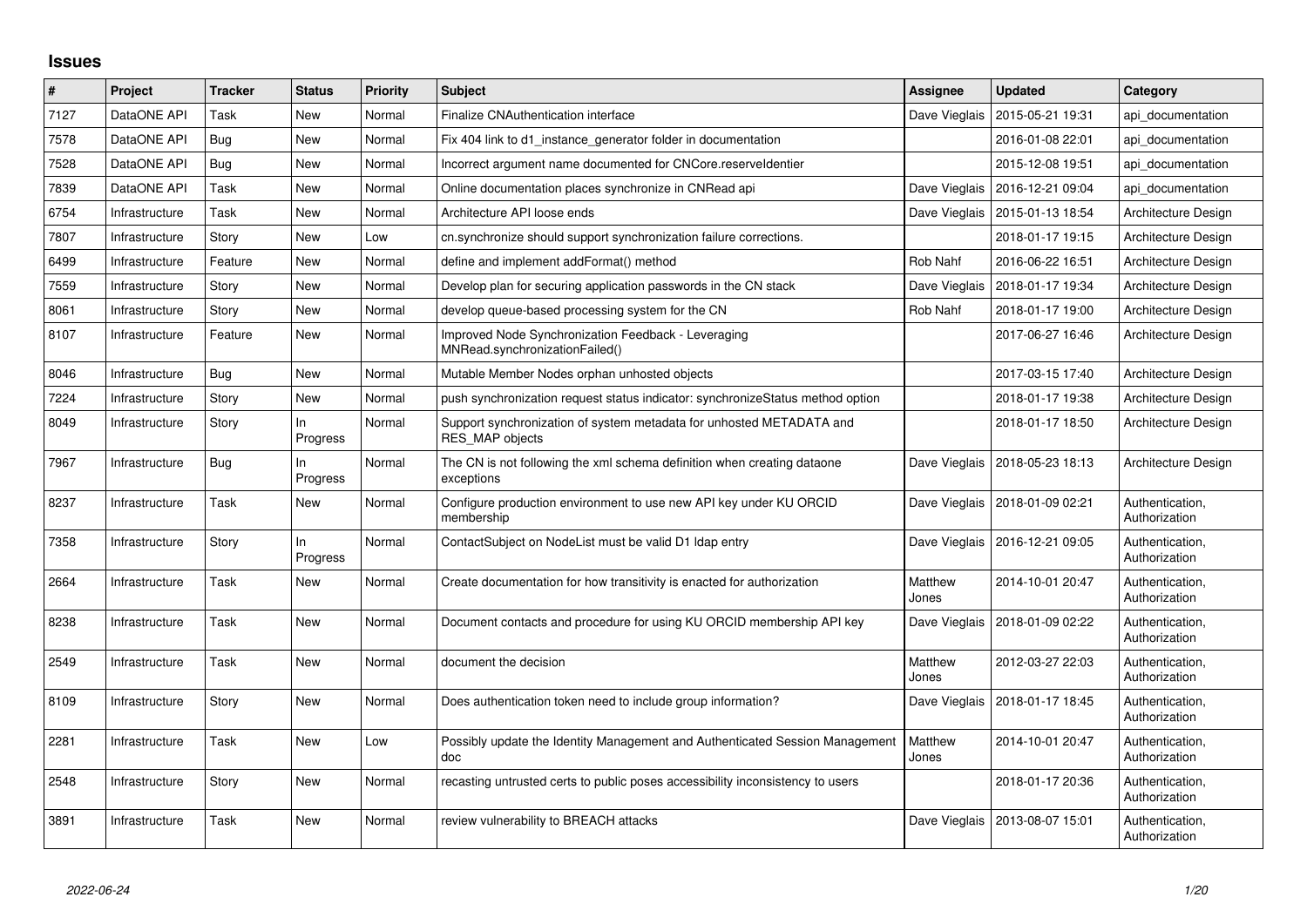| #    | Project        | <b>Tracker</b> | <b>Status</b>   | <b>Priority</b> | <b>Subject</b>                                                                                                          | <b>Assignee</b>        | <b>Updated</b>                   | Category                         |
|------|----------------|----------------|-----------------|-----------------|-------------------------------------------------------------------------------------------------------------------------|------------------------|----------------------------------|----------------------------------|
| 8234 | Infrastructure | Story          | New             | Normal          | Use University of Kansas ORCID membership to support authentication in<br>production environment                        | Dave Vieglais          | 2018-01-09 19:10                 | Authentication,<br>Authorization |
| 8740 | <b>CN REST</b> | Bug            | New             | Normal          | CN resolve service returning 404 for some pids                                                                          |                        | 2019-01-22 18:41                 | cn metacat                       |
| 7918 | <b>CN REST</b> | Bug            | New             | Normal          | SEAD object only partially synchronized - missing autogen.2016092916012224122<br>document from /var/metacat/documents   |                        | Dave Vieglais   2016-10-21 18:00 | cn metacat                       |
| 3768 | Infrastructure | Task           | New             | Normal          | Add canonical DataONE description paper to citing DataONE web-page                                                      | Amber<br><b>Budden</b> | 2013-05-16 22:20                 | Community<br>Engagement          |
| 6034 | Infrastructure | Task           | ln.<br>Progress | Normal          | d1_client_cli CCI 2.0 support                                                                                           | Roger Dahl             | 2014-08-11 16:23                 | d1_client_cli                    |
| 925  | Infrastructure | Task           | New             | Normal          | Test for correct response to invalid input: CCI.ITK.FUSE-client                                                         |                        | 2011-10-31 20:32                 | d1_client_ONEDrive               |
| 8855 | Infrastructure | Story          | <b>New</b>      | Normal          | Put the system metadata part ahead of the object part when d1 client r constructs<br>the multipart                      | Matthew<br>Jones       | 2019-11-22 18:29                 | d1 client r                      |
| 6882 | Infrastructure | <b>Bug</b>     | New             | Normal          | after CN upgrade togglePortsAndReplication.sh missing                                                                   | <b>Robert Waltz</b>    | 2016-01-05 17:54                 | d1 cn buildout                   |
| 7713 | Infrastructure | Story          | New             | Normal          | d1DebConfig.xml should be versioned in dataone-cn-os-core                                                               | Rob Nahf               | 2018-01-17 19:24                 | d1 cn buildout                   |
| 6060 | Infrastructure | <b>Bug</b>     | New             | Normal          | dataone-cn-index install should fail if subtasks fail                                                                   | <b>Robert Waltz</b>    | 2016-08-10 20:58                 | d1 cn buildout                   |
| 4142 | Infrastructure | <b>Bug</b>     | <b>New</b>      | Normal          | dataone-cn-processdaemon prerm needs to be reconfiguration friendly                                                     | <b>Robert Waltz</b>    | 2016-08-10 20:58                 | d1 cn buildout                   |
| 5137 | Infrastructure | Task           | New             | Normal          | Fix DataONE CA chain file location in cn-buildout                                                                       | Chris Jones            | 2014-04-25 15:06                 | d1 cn buildout                   |
| 6044 | Infrastructure | Bug            | New             | Normal          | Indexer needs port 5432 open to localhost during postinst                                                               | <b>Robert Waltz</b>    | 2015-01-06 18:17                 | d1 cn buildout                   |
| 8376 | Infrastructure | Feature        | New             | Normal          | Make the script file - insertOrUpdateObjectFormatList.sh (in metacat cn buildout)<br>change the user name automatically | Jing Tao               | 2018-02-21 22:48                 | d1 cn buildout                   |
| 7920 | Infrastructure | Story          | In<br>Progress  | Normal          | migrate apache2 authorization rules from 2.2 conforming to 2.4                                                          |                        | Dave Vieglais   2018-01-17 18:59 | d1 cn buildout                   |
| 2896 | Infrastructure | Task           | New             | Normal          | Modify the admin DN in createObjectformat script per environment                                                        | Chris Jones            | 2012-10-05 14:23                 | d1 cn buildout                   |
| 4129 | Infrastructure | <b>Bug</b>     | New             | Normal          | Only configure ufw ports for machines in xml configuration file                                                         | <b>Robert Waltz</b>    | 2016-08-10 20:47                 | d1 cn buildout                   |
| 2791 | Infrastructure | Task           | New             | Normal          | verify on dev machines                                                                                                  | Dave Vieglais          | 2012-05-21 17:41                 | d1_cn_buildout                   |
| 1226 | Infrastructure | Task           | New             | Normal          | Verify that cn buildout is using the hudson generated Metacat war                                                       |                        | 2011-01-13 14:57                 | d1 cn buildout                   |
| 3869 | Infrastructure | <b>Bug</b>     | New             | Normal          | wrong key set in portal/WEB-INF/client.xml                                                                              | <b>Robert Waltz</b>    | 2016-08-10 20:58                 | d1 cn buildout                   |
| 5582 | Infrastructure | <b>Bug</b>     | <b>New</b>      | Normal          | xinetd not supported via debian install                                                                                 | <b>Robert Waltz</b>    | 2014-10-02 19:27                 | d1 cn buildout                   |
| 4650 | Infrastructure | Story          | New             | Normal          | Allow MN to bias resolve to the authoritative MN                                                                        | Rob Nahf               | 2018-01-17 20:00                 | d1 cn common                     |
| 7650 | Infrastructure | Story          | New             | Normal          | DAO for SystemMetadata changes the SystemMetadata.replicationPolicy                                                     | Rob Nahf               | 2018-01-17 19:31                 | d1 cn common                     |
| 8733 | <b>CN REST</b> | <b>Bug</b>     | New             | Normal          | Exception handling in ForesiteResourceMap needs improvement                                                             | Jing Tao               | 2018-10-12 20:09                 | d1_cn_index_processor            |
| 7746 | <b>CN REST</b> | Bug            | ln.<br>Progress | Normal          | Node registration update fails when <contactsubject> spans multiple lines</contactsubject>                              | Rob Nahf               | 2016-04-26 17:30                 | d1 cn noderegistry               |
| 8307 | Infrastructure | Story          | New             | Normal          | Check node subject on node registration and subsequent calls                                                            | Jing Tao               | 2018-02-06 20:06                 | d1 cn node registry              |
| 3572 | Infrastructure | Bug            | New             | Normal          | LDAP not updated for Node when synchronized set to true                                                                 | <b>Robert Waltz</b>    | 2014-10-01 22:56                 | d1 cn node registry              |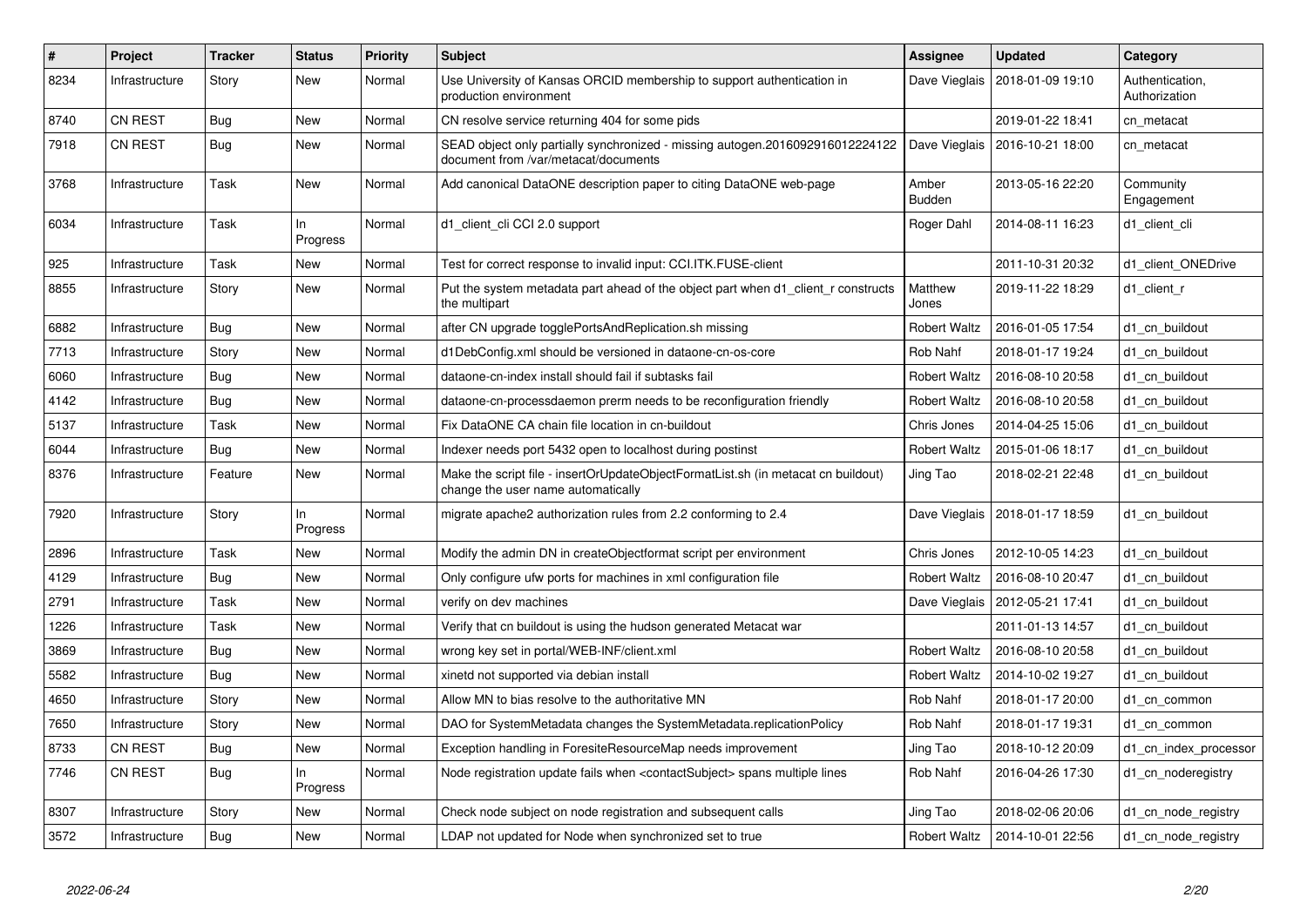| #    | Project        | <b>Tracker</b> | <b>Status</b>  | <b>Priority</b> | <b>Subject</b>                                                                                                                  | <b>Assignee</b>     | <b>Updated</b>   | Category              |
|------|----------------|----------------|----------------|-----------------|---------------------------------------------------------------------------------------------------------------------------------|---------------------|------------------|-----------------------|
| 7489 | CN REST        | <b>Bug</b>     | New            | Normal          | processing daemon common-logging misconfigured                                                                                  | Robert Waltz        | 2016-01-21 17:18 | d1 cn process daemo   |
| 8867 | CN REST        | <b>Bug</b>     | New            | High            | CNCore.listChecksumAlgorithms() returns incorrect list                                                                          | Jing Tao            | 2020-08-06 00:06 | d1 cn rest            |
| 8698 | <b>CN REST</b> | <b>Bug</b>     | New            | Normal          | CN Performance degradation                                                                                                      |                     | 2018-09-13 21:05 | d1 cn rest            |
| 8770 | <b>CN REST</b> | Story          | New            | Normal          | Issue with CN handling of encoded identifiers in object/ meta/ node/, others?                                                   | Jing Tao            | 2019-03-05 19:37 | d1 cn rest            |
| 8771 | <b>CN REST</b> | Story          | New            | Normal          | Issue with LDAP when updating `nodeReplicationPolicy`                                                                           | Dave Vieglais       | 2019-03-05 19:43 | d1 cn rest            |
| 7903 | CN REST        | Task           | New            | Normal          | Need to implement/support the default http methods - HEAD and GET on all<br>DataONE API (both cn and mn)                        | Jing Tao            | 2016-10-10 16:53 | d1 cn rest            |
| 8058 | Infrastructure | Feature        | New            | Normal          | Allow "upcoming" nodes to appear in the node list                                                                               | <b>Robert Waltz</b> | 2017-04-03 18:33 | d1_cn_service         |
| 4674 | Infrastructure | <b>Bug</b>     | New            | Urgent          | Ask Judith, Mike and Virgina Perez.2.1 to obsolete those pids which contain the<br>white spaces.                                | Jing Tao            | 2017-05-04 18:01 | d1 cn service         |
| 7371 | Infrastructure | Bug            | New            | Normal          | A systemMetadata update that changes the formatID from DATA to METADATA or<br>RESOURCE_MAP will not upload the object to the CN | <b>Robert Waltz</b> | 2015-09-22 21:47 | d1 cn service         |
| 6168 | Infrastructure | Task           | New            | Normal          | CNAuthorization.setRightsHolder() returns 500 ServiceFailure                                                                    | Chris Jones         | 2014-08-29 16:01 | d1 cn service         |
| 6250 | Infrastructure | Task           | New            | Normal          | CN methods return 500 ServiceFailure when called with bogus test data and<br>without certificates                               | Chris Jones         | 2014-08-29 18:59 | d1 cn service         |
| 6166 | Infrastructure | Task           | New            | Normal          | CNRead.getChecksum() returns Content-Type of text/csv while it should be an xml<br>type                                         | Chris Jones         | 2014-08-29 15:04 | d1_cn_service         |
| 5145 | Infrastructure | Feature        | New            | Normal          | Consider including cert subject(s) in NotAuthorized exceptions                                                                  | Chris Jones         | 2014-09-25 17:44 | d1 cn service         |
| 1236 | Infrastructure | Task           | New            | Normal          | Highly variable response times from cn.dataone.org                                                                              |                     | 2011-01-17 16:34 | d1 cn service         |
| 4211 | Infrastructure | <b>Bug</b>     | New            | Normal          | Potential race condition between archive and replication                                                                        | Chris Jones         | 2014-09-25 17:19 | d1 cn service         |
| 7940 | Infrastructure | Story          | New            | Normal          | Retrieval of system metadata is too slow                                                                                        | Robert Waltz        | 2018-01-09 19:10 | d1 cn service         |
| 7047 | Infrastructure | Task           | New            | Normal          | Set user-agent in http request header for CN requests to member nodes                                                           | <b>Robert Waltz</b> | 2015-04-15 22:41 | d1 cn service         |
| 8766 | Infrastructure | Feature        | In<br>Progress | Normal          | support server-side link checking for the 303 redirect url in the resolve call                                                  | Rob Nahf            | 2019-05-31 15:16 | d1 cn service         |
| 8103 | Infrastructure | Task           | New            | Normal          | Upgrade the postgresql jdbc jar file on the cn context                                                                          | Jing Tao            | 2017-06-02 20:56 | d1 cn service         |
| 4067 | Infrastructure | <b>Bug</b>     | New            | Normal          | Validate Node stream in MultipartHttpServletRequest in register and<br>updateNodeCapabilities.                                  | <b>Robert Waltz</b> | 2016-08-10 21:01 | d1 cn service         |
| 592  | Requirements   | Requirement    | New            | High            | DataONE needs to synchronize metadata between MNs and CNs                                                                       | <b>Robert Waltz</b> | 2010-09-06 02:28 | d1 cn service         |
| 7698 | Infrastructure | <b>Bug</b>     | New            | Low             | Exclude SLF4J jars in d1 solr extensions.jar                                                                                    |                     | 2016-03-28 16:22 | d1 cn solr extensions |
| 4147 | Infrastructure | Task           | Progress       | Normal          | Modify d1_spatial_reporter.py to produce custom JSON output                                                                     | Chris<br>Brumgard   | 2014-03-31 17:41 | d1_cn_tools           |
| 8227 | Infrastructure | Story          | In<br>Progress | Normal          | ExceptionHandler regurgitates long html pages into the wrapping ServiceFailure<br>message, which goes into CN log files.        | Rob Nahf            | 2018-01-09 19:10 | d1 common java        |
| 7832 | Infrastructure | Story          | In<br>Progress | Normal          | migrate from JibX to JAXB for XML binding / codegen                                                                             | Rob Nahf            | 2018-01-17 19:06 | d1 common java        |
| 7910 | Infrastructure | Task           | New            | Normal          | schema validation behavior                                                                                                      | Rob Nahf            | 2018-01-18 02:41 | d1_common_java        |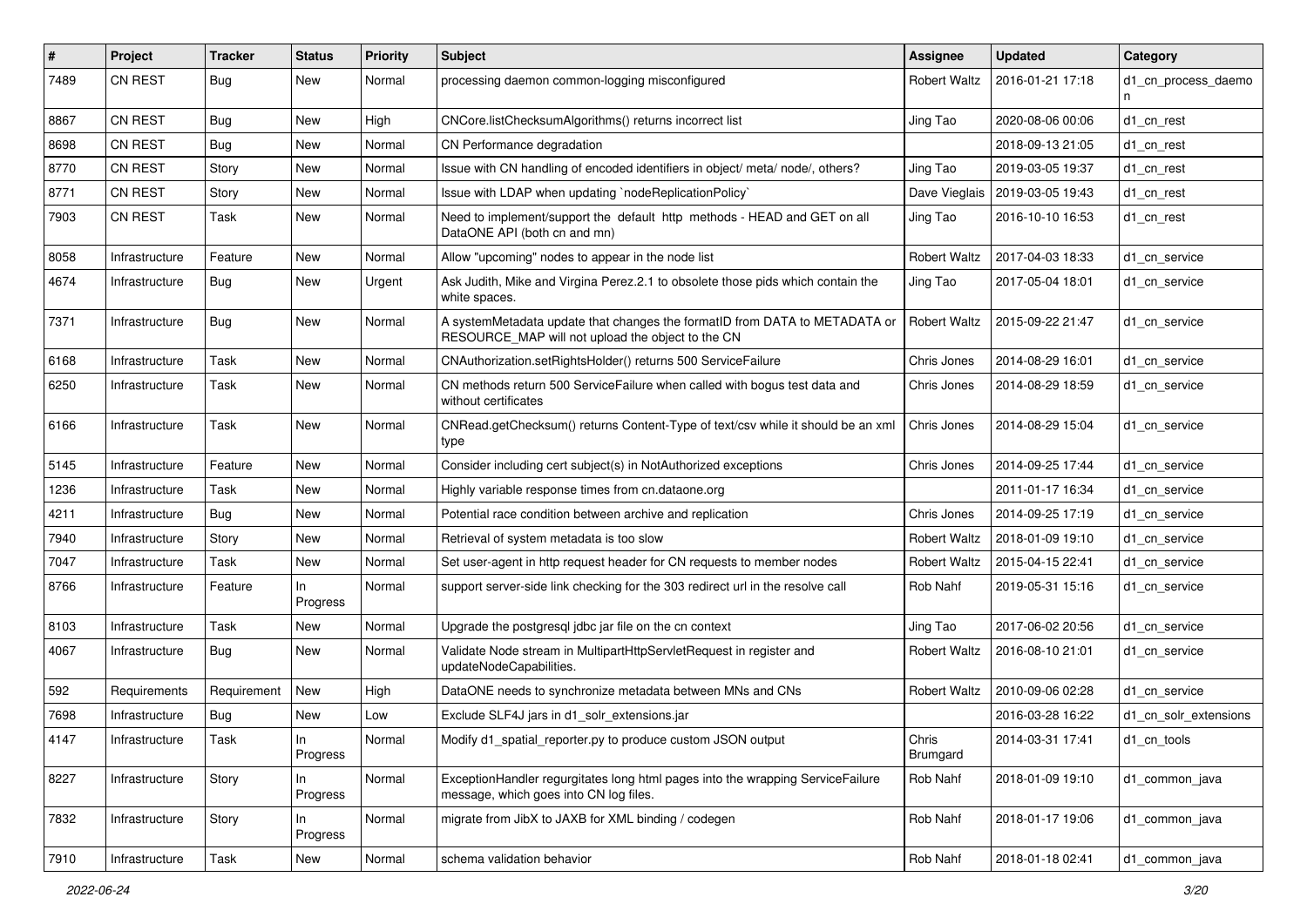| #    | Project                 | <b>Tracker</b> | <b>Status</b>   | <b>Priority</b> | <b>Subject</b>                                                                                       | Assignee            | <b>Updated</b>                   | Category            |
|------|-------------------------|----------------|-----------------|-----------------|------------------------------------------------------------------------------------------------------|---------------------|----------------------------------|---------------------|
| 7370 | Infrastructure          | <b>Bug</b>     | <b>New</b>      | Normal          | TypeFactory.convertTypeFromType does not use xmlValue comparisons for Enum<br>conversions            | Rob Nahf            | 2015-09-21 16:07                 | d1 common java      |
| 1554 | Java Client             | Task           | New             | Normal          | Create MockHttpClient for testing in d1_common_java                                                  | Rob Nahf            | 2015-02-11 19:49                 | d1_common_java      |
| 1555 | Java Client             | Task           | New             | Normal          | Modify TestSimpleMultipartEntity for use with MockHttpClient                                         | Rob Nahf            | 2015-02-11 19:49                 | d1_common_java      |
| 6511 | Java Client             | Task           | New             | Normal          | remove the deprecated MultipartRequestHandler class from d1_common_java                              | Rob Nahf            | 2015-02-11 20:04                 | d1_common_java      |
| 4660 | Java Client             | Task           | <b>New</b>      | Normal          | src/main/java has XML files                                                                          | <b>Robert Waltz</b> | 2015-02-11 20:08                 | d1_common_java      |
| 1647 | Java Client             | Task           | New             | Normal          | Update d1_common_java ObjectFormatServiceImpl to include addFormat()                                 |                     | 2016-06-22 16:51                 | d1_common_java      |
| 384  | Requirements            | Requirement    | New             | High            | (Requirement) Enable efficient mechanisms for users to discover content                              | Dave Vieglais       | 2010-09-06 03:58                 | d1 common java      |
| 822  | Requirements            | Requirement    | New             | High            | (Requirement) Object access and manipulation should be responsive                                    | Dave Vieglais       | 2010-09-06 20:27                 | d1 common java      |
| 821  | Requirements            | Requirement    | New             | High            | (Requirement) Sponsor required functionality                                                         |                     | Dave Vieglais   2010-09-06 03:28 | d1 common java      |
| 318  | Requirements            | Requirement    | <b>New</b>      | High            | (Requirement) Sponsor required Y1 functionality                                                      | Dave Vieglais       | 2010-09-06 03:24                 | d1 common java      |
| 411  | Requirements            | Requirement    | New             | High            | (Requirement) The infrastructure must survive destruction of one or more data<br>storage nodes       | Dave Vieglais       | 2010-09-06 03:10                 | d1 common java      |
| 6026 | Infrastructure          | Task           | In.<br>Progress | Normal          | d1_common CCI 2.0 support                                                                            | Roger Dahl          | 2014-08-01 15:49                 | d1 common python    |
| 2147 | Infrastructure          | Task           | New             | Low             | The Python stack does not support Unicode supplementary characters (above<br>Oxffff)                 | Roger Dahl          | 2012-04-16 03:50                 | d1 common python    |
| 7425 | <b>Python Libraries</b> | Task           | <b>New</b>      | Normal          | Replace httplib low level use in RestClient with the requests library                                | Dave Vieglais       | 2016-03-25 02:03                 | d1_common_python    |
| 3978 | Infrastructure          | Task           | In.<br>Progress | Normal          | Add a CN reporting script that summarizes spatial data for the dashboard                             | Chris Jones         | 2014-03-31 17:41                 | d1 dashboard        |
| 3762 | Infrastructure          | Feature        | New             | Low             | DataONE software download statistics                                                                 | Roger Dahl          | 2014-10-01 21:32                 | d1 dashboard        |
| 4120 | Infrastructure          | Task           | New             | Normal          | Display total data downloads in the Summary View header                                              | Skye<br>Roseboom    | 2014-03-31 17:41                 | d1 dashboard        |
| 4136 | Infrastructure          | Task           | In<br>Progress  | Normal          | Make cosmetic changes to the distribution map                                                        | Chris Jones         | 2014-03-31 17:41                 | d1 dashboard        |
| 4125 | Infrastructure          | Task           | New             | Normal          | Mock up an informational section of the Member Node detail view                                      | Chris Jones         | 2014-03-31 17:41                 | d1 dashboard        |
| 3763 | Infrastructure          | Task           | New             | Low             | Visualize PyPI download statistics for Python components                                             | Roger Dahl          | 2014-10-01 21:32                 | d1 dashboard        |
| 8630 | CN REST                 | <b>Bug</b>     | New             | Normal          | equivalentIdentity values use uppercase letters when the same person subject<br>values are lowercase |                     | 2018-06-26 14:15                 | d1_identity_manager |
| 1073 | Infrastructure          | Task           | <b>New</b>      | Normal          | Design client application authentication redirection approach                                        | Matthew<br>Jones    | 2014-10-01 20:47                 | d1_identity_manager |
| 8173 | Infrastructure          | Story          | New             | High            | add checks for retrograde systemMetadata changes                                                     | Jing Tao            | 2018-01-17 18:38                 | d1 indexer          |
| 3313 | Infrastructure          | Task           | <b>New</b>      | Normal          | Configure indexer to handle inline eml data                                                          | Skye<br>Roseboom    | 2012-10-08 21:01                 | d1 indexer          |
| 8448 | Infrastructure          | Bug            | <b>New</b>      | Normal          | d1 cn index tool doesn't reindex an pid from a given file                                            | Jing Tao            | 2018-03-02 22:06                 | d1_indexer          |
| 8686 | Infrastructure          | Bug            | <b>New</b>      | Normal          | d1-index-task-processor failed with NPE                                                              | Rob Nahf            | 2018-08-24 01:35                 | d1 indexer          |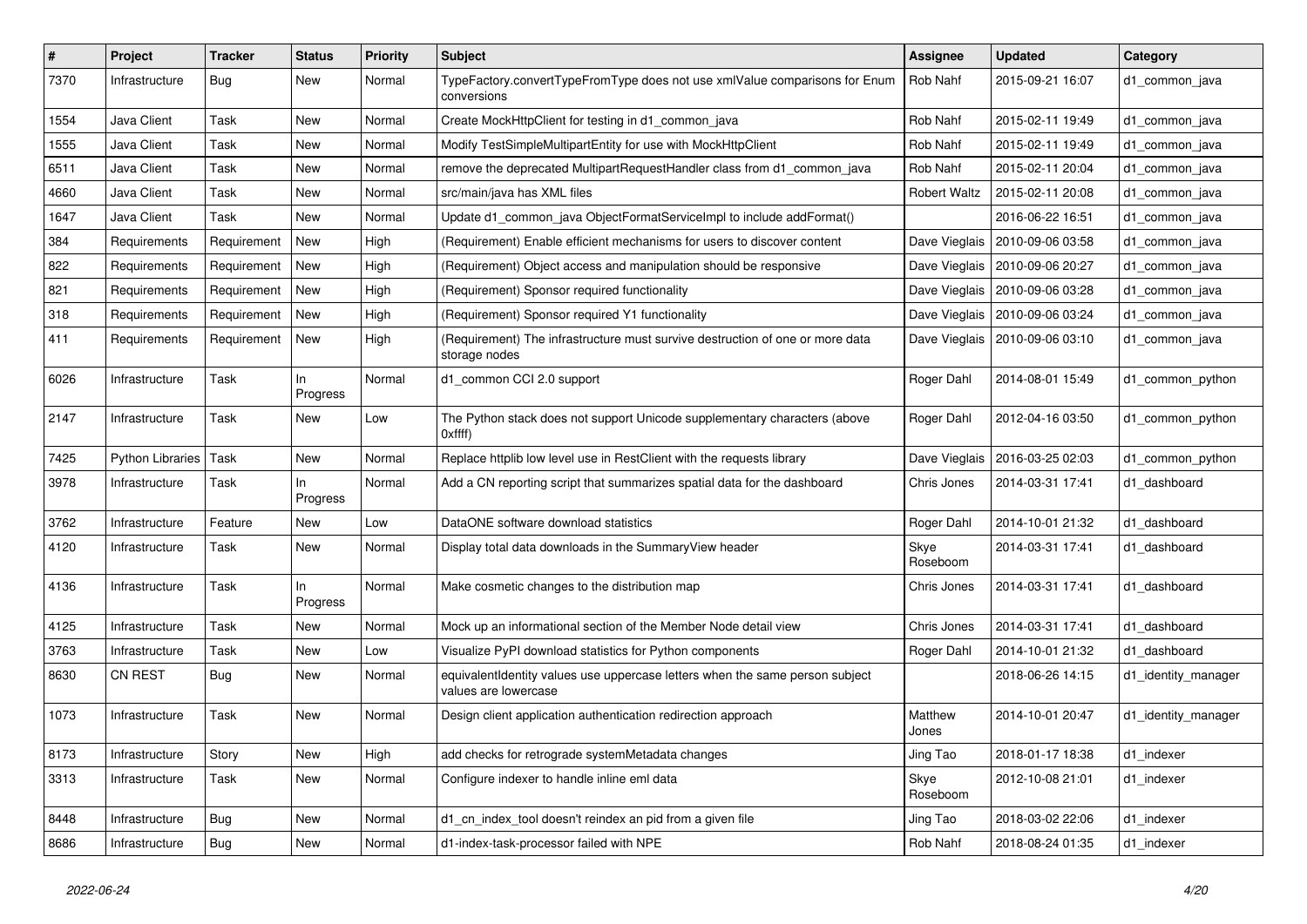| $\vert$ # | Project        | <b>Tracker</b> | <b>Status</b>   | <b>Priority</b> | <b>Subject</b>                                                                                                           | <b>Assignee</b>    | <b>Updated</b>   | Category   |
|-----------|----------------|----------------|-----------------|-----------------|--------------------------------------------------------------------------------------------------------------------------|--------------------|------------------|------------|
| 7933      | Infrastructure | <b>Bug</b>     | New             | Normal          | d1-index-task-processor stops processing task queue                                                                      | Jing Tao           | 2017-01-11 23:47 | d1 indexer |
| 8736      | Infrastructure | Story          | <b>New</b>      | Normal          | Decouple the index generator to the hazelcast system metadata map                                                        |                    | 2019-01-22 19:27 | d1 indexer |
| 3156      | Infrastructure | Task           | New             | Low             | Design Review: resource map indexing strategy                                                                            | Skye<br>Roseboom   | 2012-08-27 18:51 | d1 indexer |
| 7668      | Infrastructure | Story          | <b>New</b>      | Normal          | Determine how indexing of data packages should work                                                                      | Jing Tao           | 2018-01-17 19:28 | d1 indexer |
| 8084      | Infrastructure | Story          | New             | Normal          | determine the backup strategy for rabbitMQ                                                                               | Rob Nahf           | 2018-01-17 18:46 | d1 indexer |
| 8081      | Infrastructure | Story          | ln.<br>Progress | Normal          | develop federated broker configuration for indexing                                                                      | Rob Nahf           | 2018-01-17 18:46 | d1 indexer |
| 8780      | Infrastructure | Feature        | New             | Normal          | Develop support for DataCite 4.0 and 4.1 and 4.2                                                                         | Dave Vieglais      | 2019-03-30 20:38 | d1_indexer |
| 8696      | Infrastructure | <b>Bug</b>     | New             | Urgent          | double indexing of a resource map and another not processed because of resource<br>contention (lock) on member           | Rob Nahf           | 2018-09-12 00:22 | d1_indexer |
| 4278      | Infrastructure | Story          | New             | Normal          | EML indexing - handle multiple temporalCoverage and spatialCoverage elements                                             | Jing Tao           | 2018-01-17 20:04 | d1 indexer |
| 8869      | Infrastructure | Story          | New             | Normal          | Equivalent identities show owning different amount of packages.                                                          | Jing Tao           | 2020-09-24 22:34 | d1_indexer |
| 8779      | Infrastructure | Story          | New             | Normal          | ForesiteResourceMap performance issue                                                                                    | Rob Nahf           | 2019-03-25 18:48 | d1 indexer |
| 8052      | Infrastructure | Bug            | New             | Normal          | Geohashed value is incorrect                                                                                             | Peter<br>Slaughter | 2017-04-07 22:06 | d1_indexer |
| 8500      | Infrastructure | <b>Bug</b>     | New             | High            | Geohash not calculated properly                                                                                          | Jing Tao           | 2018-03-14 17:06 | d1_indexer |
| 8738      | Infrastructure | Story          | In<br>Progress  | Normal          | HZEventFilter performance decline with increased task queue                                                              | Rob Nahf           | 2018-10-30 04:10 | d1 indexer |
| 8082      | Infrastructure | Story          | New             | Normal          | implement SolrCloudClient to replace HttpService to allow concurrent updates of<br>the solr index from differen machines | Rob Nahf           | 2018-01-09 19:10 | d1_indexer |
| 8537      | Infrastructure | Story          | New             | Normal          | indexer doesn't populate SID-defined relationships unless new resourceMap is<br>submitted                                | Rob Nahf           | 2018-04-09 22:51 | d1 indexer |
| 8363      | Infrastructure | Story          | New             | Normal          | indexer shutdown generates index tasks                                                                                   | Rob Nahf           | 2018-09-24 15:25 | d1 indexer |
| 8702      | Infrastructure | Story          | New             | Normal          | <b>Indexing Refactor Strategy</b>                                                                                        | Rob Nahf           | 2018-09-24 18:05 | d1_indexer |
| 8731      | Infrastructure | <b>Bug</b>     | New             | Normal          | Indexing solr client method is building query with too many ORs, causing errors                                          | Rob Nahf           | 2018-10-04 22:25 | d1_indexer |
| 8361      | Infrastructure | <b>Bug</b>     | New             | Normal          | index processor throws unhandled NPE if task systemMetadata is null                                                      | Rob Nahf           | 2018-03-22 16:54 | d1_indexer |
| 8758      | Infrastructure | Story          | New             | Normal          | Index replicationStatus field                                                                                            | Jing Tao           | 2019-01-14 18:00 | d1 indexer |
| 8541      | Infrastructure | <b>Bug</b>     | New             | Normal          | index shutdown threw exception                                                                                           | Rob Nahf           | 2018-04-12 16:44 | d1_indexer |
| 8570      | Infrastructure | Bug            | New             | Normal          | index task not generated for a newly synchronized object                                                                 | Jing Tao           | 2018-04-20 20:51 | d1 indexer |
| 8571      | Infrastructure | Bug            | ln.<br>Progress | Normal          | IndexTool can't index a data object                                                                                      | Jing Tao           | 2018-04-23 20:13 | d1 indexer |
| 8540      | Infrastructure | Story          | New             | Normal          | interesting 15 minute Hazelcast timeout in IndexProcessor                                                                | Rob Nahf           | 2018-04-12 04:32 | d1 indexer |
| 8172      | Infrastructure | Story          | ln.<br>Progress | Normal          | investigate atomic updates for some solr updates                                                                         | Rob Nahf           | 2018-01-17 18:39 | d1_indexer |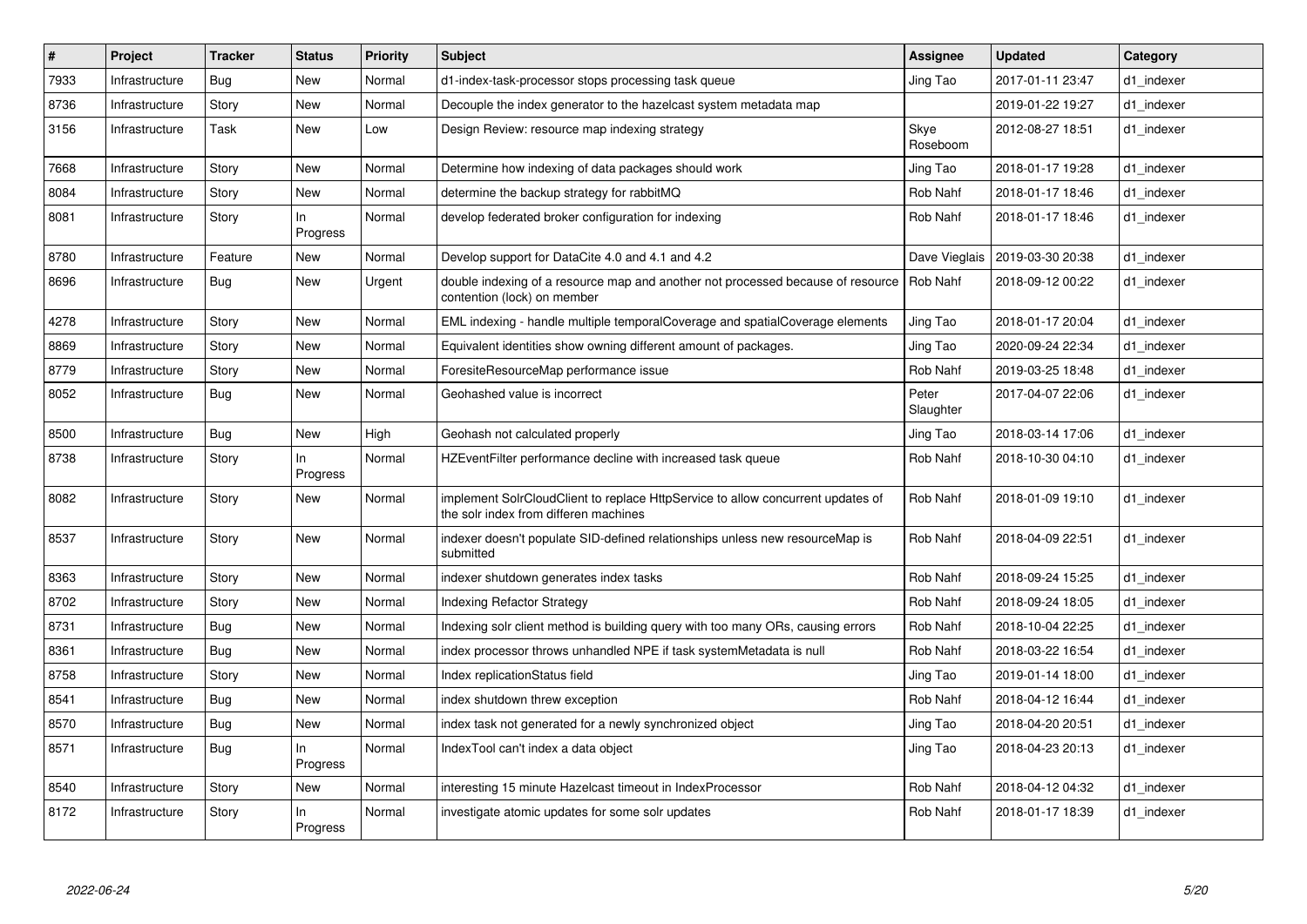| #    | Project        | <b>Tracker</b> | <b>Status</b>   | <b>Priority</b> | Subject                                                                                                  | <b>Assignee</b>  | <b>Updated</b>                   | Category   |
|------|----------------|----------------|-----------------|-----------------|----------------------------------------------------------------------------------------------------------|------------------|----------------------------------|------------|
| 8080 | Infrastructure | Task           | In.<br>Progress | Normal          | ioslate queue creation logic from processing logic from the queue definition logic                       | Rob Nahf         | 2017-05-09 22:55                 | d1 indexer |
| 8470 | Infrastructure | Story          | New             | Normal          | Make the spring context of the d1 index processor daemon more configurable                               | Jing Tao         | 2018-03-22 16:53                 | d1 indexer |
| 8837 | Infrastructure | Story          | New             | Normal          | Merge the changes from metacat's feature-project-indexing branch to<br>d1_cn_index_processor             | Jing Tao         | 2019-08-16 17:18                 | d1 indexer |
| 8735 | Infrastructure | Bug            | ln.<br>Progress | Normal          | NPE in IndexTask causes indexing job to fail                                                             | Rob Nahf         | 2018-10-18 18:33                 | d1_indexer |
| 7407 | Infrastructure | Story          | ln.<br>Progress | Normal          | object formats in the d1_common_java bootstrap list are inconsistent with<br>production                  | Dave Vieglais    | 2016-03-15 16:49                 | d1_indexer |
| 7858 | Infrastructure | <b>Bug</b>     | New             | Normal          | Obsoleting a resource map clears the resourceMap field for the obsoleted package                         |                  | 2017-03-28 16:20                 | d1 indexer |
| 3675 | Infrastructure | <b>Bug</b>     | New             | High            | package relationships not available for archived objects                                                 | Rob Nahf         | 2018-09-21 21:01                 | d1 indexer |
| 8079 | Infrastructure | Task           | ln.<br>Progress | Normal          | prototype durable task processing for d1_index_processor                                                 | Rob Nahf         | 2017-04-26 05:45                 | d1_indexer |
| 8222 | Infrastructure | Task           | New             | Normal          | reindex all isotc211 content in production to reflect final decisions from origin field<br>mapping       |                  | Dave Vieglais   2018-03-22 16:56 | d1_indexer |
| 8182 | Infrastructure | Bug            | New             | Normal          | relationships defined using SIDs in resource maps don't stay current                                     | Rob Nahf         | 2017-09-12 00:13                 | d1_indexer |
| 8093 | Infrastructure | <b>Bug</b>     | New             | Normal          | resource map index processing is inefficient (2sec / referenced object)                                  | Rob Nahf         | 2017-05-10 20:00                 | d1 indexer |
| 8536 | Infrastructure | Bug            | In<br>Progress  | Normal          | resource Map update when metadata SID is used is not indexed                                             | Rob Nahf         | 2018-04-12 20:55                 | d1 indexer |
| 7936 | Infrastructure | Bug            | New             | Normal          | Same pid with different status exists in the index_task table                                            | Jing Tao         | 2017-02-27 18:07                 | d1_indexer |
| 7570 | Infrastructure | <b>Bug</b>     | ln.<br>Progress | Normal          | Search UI requests cause Out of Memory Error                                                             | Jing Tao         | 2017-04-26 21:01                 | d1 indexer |
| 8841 | Infrastructure | Story          | New             | Normal          | Solr Index processor don't parse the attributes on the otherEntity on an EML object                      | Jing Tao         | 2019-09-10 22:41                 | d1_indexer |
| 8078 | Infrastructure | Task           | New             | Normal          | standardize task serialization for language independence                                                 | Rob Nahf         | 2017-04-25 22:39                 | d1 indexer |
| 8504 | Infrastructure | Story          | New             | Normal          | Support creation of data citation record from solr record                                                | Monica Ihli      | 2018-07-17 23:06                 | d1 indexer |
| 8703 | Infrastructure | Task           | New             | Normal          | test the cleaned up indexer in DEV                                                                       | Rob Nahf         | 2018-09-24 18:05                 | d1 indexer |
| 8043 | Infrastructure | <b>Bug</b>     | New             | Normal          | The origin field for EML documents isn't properly extracted when references are<br>used                  | Jing Tao         | 2019-02-12 18:45                 | d1 indexer |
| 3624 | Infrastructure | Task           | Testing         | Normal          | Update CN index processing to support ESRI FGDC metadata format                                          | Skye<br>Roseboom | 2013-03-05 23:27                 | d1_indexer |
| 6843 | Infrastructure | Task           | ln.<br>Progress | Normal          | Update the prov instance of the RdfXmlSubprocessor to index renamed and<br>inverse provenance properties | Chris Jones      | 2017-03-28 16:16                 | d1_indexer |
| 8086 | Infrastructure | Task           | In<br>Progress  | Normal          | upgrade Spring dependencies                                                                              | Rob Nahf         | 2019-07-25 20:32                 | d1 indexer |
| 7935 | Infrastructure | Task           | New             | Normal          | Use a dedicated hazelcast queue as the listener to generate index task                                   | Jing Tao         | 2017-02-27 18:07                 | d1_indexer |
| 8850 | Infrastructure | <b>Bug</b>     | New             | Normal          | v2.3.11 RdfXmlSubprocessor / HttpService.getDocumentBySeriesId can be wrong                              | Jing Tao         | 2019-11-06 18:32                 | d1 indexer |
| 8066 | Infrastructure | Task           | New             | Normal          | Verify completeness of unit test MetacatRdfXmlSubprocessorTest                                           |                  | Dave Vieglais   2017-04-11 23:47 | d1_indexer |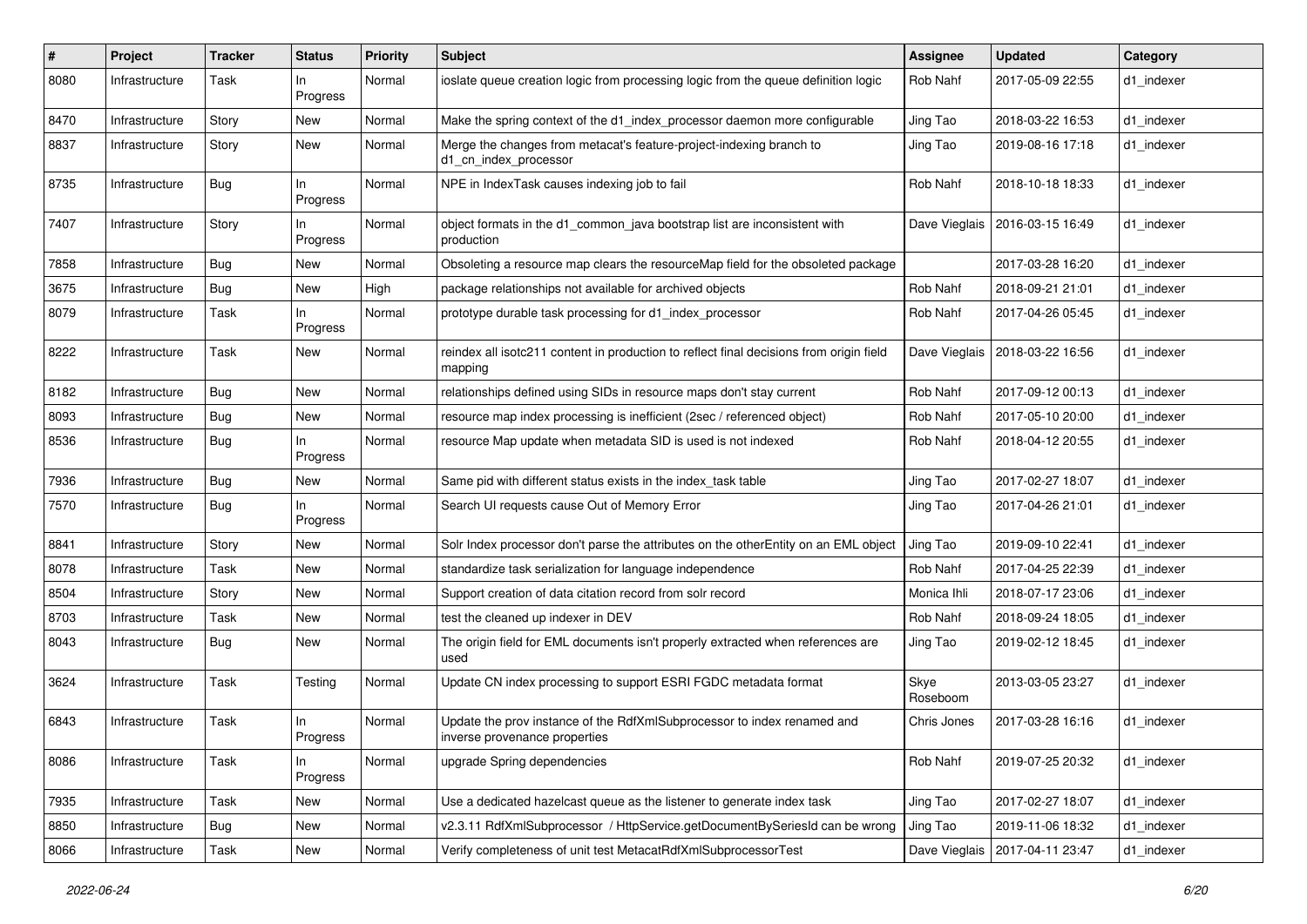| $\sharp$ | Project        | <b>Tracker</b> | <b>Status</b>   | <b>Priority</b> | <b>Subject</b>                                                                                           | <b>Assignee</b> | <b>Updated</b>   | Category          |
|----------|----------------|----------------|-----------------|-----------------|----------------------------------------------------------------------------------------------------------|-----------------|------------------|-------------------|
| 6854     | Infrastructure | Feature        | In.<br>Progress | Normal          | add testAssumptionFailure to run listener                                                                | Rob Nahf        | 2016-01-26 22:30 | d1 integration    |
| 2956     | Infrastructure | Task           | In.<br>Progress | Normal          | content-checking tests for MNs entering an environment                                                   | Rob Nahf        | 2014-10-01 22:04 | d1_integration    |
| 2545     | Infrastructure | Task           | <b>New</b>      | Normal          | create d1 integration tests using for MN generateldentifier                                              | Rob Nahf        | 2014-10-02 17:54 | d1 integration    |
| 8228     | Infrastructure | Bug            | New             | Normal          | Excessive replicas requested by integration test                                                         | Rob Nahf        | 2018-03-02 21:52 | d1_integration    |
| 3907     | Infrastructure | Task           | New             | Normal          | MN Integration Test - verify system metadata returned matches expected                                   | Rob Nahf        | 2013-08-09 18:48 | d1_integration    |
| 907      | Infrastructure | Task           | In.<br>Progress | Normal          | unify d1 integration for multiple environments and test languages                                        | Rob Nahf        | 2012-10-16 21:34 | d1 integration    |
| 3757     | Infrastructure | Task           | <b>New</b>      | Normal          | Verify Log reporting in MN Tester                                                                        | Rob Nahf        | 2013-05-10 17:42 | d1_integration    |
| 7537     | Infrastructure | Task           | <b>New</b>      | Normal          | add nodelist refreshes to NodeLocator classes                                                            | Rob Nahf        | 2015-12-10 16:59 | d1 libclient java |
| 8045     | Infrastructure | <b>Bug</b>     | <b>New</b>      | Normal          | certificateLocation not seeming to be utilized                                                           | Rob Nahf        | 2017-03-14 20:45 | d1_libclient_java |
| 8044     | Infrastructure | Story          | <b>New</b>      | Normal          | certificate manager should check expiration of CAs it loads into the trust manager.                      | Rob Nahf        | 2018-01-09 19:10 | d1_libclient_java |
| 7523     | Infrastructure | Bug            | In.<br>Progress | Normal          | D1Client no longer updates stale NodeList                                                                | Rob Nahf        | 2016-04-19 22:27 | d1 libclient java |
| 7538     | Infrastructure | Task           | <b>New</b>      | Normal          | look at nodeFactory in how it builds mock CNodes                                                         | Rob Nahf        | 2015-12-10 17:03 | d1_libclient_java |
| 8854     | Infrastructure | Story          | New             | Normal          | Put the system metadata part ahead of the object part when d1_libclient_java<br>constructs the multipart | Jing Tao        | 2019-11-22 18:25 | d1 libclient java |
| 8230     | Infrastructure | Task           | New             | Normal          | review bouncy castle version                                                                             | Rob Nahf        | 2018-03-02 21:48 | d1_libclient_java |
| 7822     | Infrastructure | Task           | <b>New</b>      | Normal          | Should we configure clients to use Expect 100-Continue header in 1.1 requests                            | Rob Nahf        | 2016-06-03 19:46 | d1 libclient java |
| 3721     | Java Client    | Task           | In.<br>Progress | Normal          | add resource map validation routine to libclient java                                                    | Rob Nahf        | 2015-02-11 20:42 | d1 libclient java |
| 6850     | Java Client    | Story          | <b>New</b>      | Normal          | automate Java Client releases                                                                            | Rob Nahf        | 2018-01-17 19:42 | d1 libclient java |
| 2968     | Java Client    | Bug            | New             | Normal          | cn.getFormat() doesn't use cn associated with the CNode object                                           | Rob Nahf        | 2015-02-11 20:56 | d1 libclient java |
| 3666     | Java Client    | Story          | In<br>Progress  | Low             | D1Client.listUpdateHistory() needs to handle changing access policies                                    | Rob Nahf        | 2018-01-17 20:19 | d1_libclient_java |
| 7322     | Java Client    | <b>Bug</b>     | Testing         | Normal          | D1Object stores data in memory, causes out of memory errors                                              | Chris Jones     | 2015-08-28 00:15 | d1 libclient java |
| 7120     | Java Client    | Task           | Testing         | Normal          | Fix DataPackage.insertRelationship() to handle any URI for external identifiers                          | Chris Jones     | 2015-06-04 21:48 | d1_libclient_java |
| 7432     | Java Client    | Bug            | In<br>Progress  | Normal          | Java Client does not support idFilter for v2 release                                                     | Rob Nahf        | 2019-06-14 18:47 | d1 libclient java |
| 3165     | Java Client    | Bug            | <b>New</b>      | Low             | Libclient caching does not respect accessPolicies                                                        | Rob Nahf        | 2015-02-11 18:37 | d1_libclient_java |
| 1559     | Java Client    | Task           | <b>New</b>      | Low             | Refactor d1_libclient_java echo tests                                                                    | Rob Nahf        | 2015-02-11 19:49 | d1_libclient_java |
| 6369     | Java Client    | Feature        | In<br>Progress  | Normal          | ResourceMapFactory.parseResourceMap does not return aggregated resources                                 | Rob Nahf        | 2015-02-11 20:56 | d1 libclient java |
| 7312     | Java Client    | Feature        | <b>New</b>      | Normal          | Restart connection manager                                                                               |                 | 2015-08-24 17:24 | d1_libclient_java |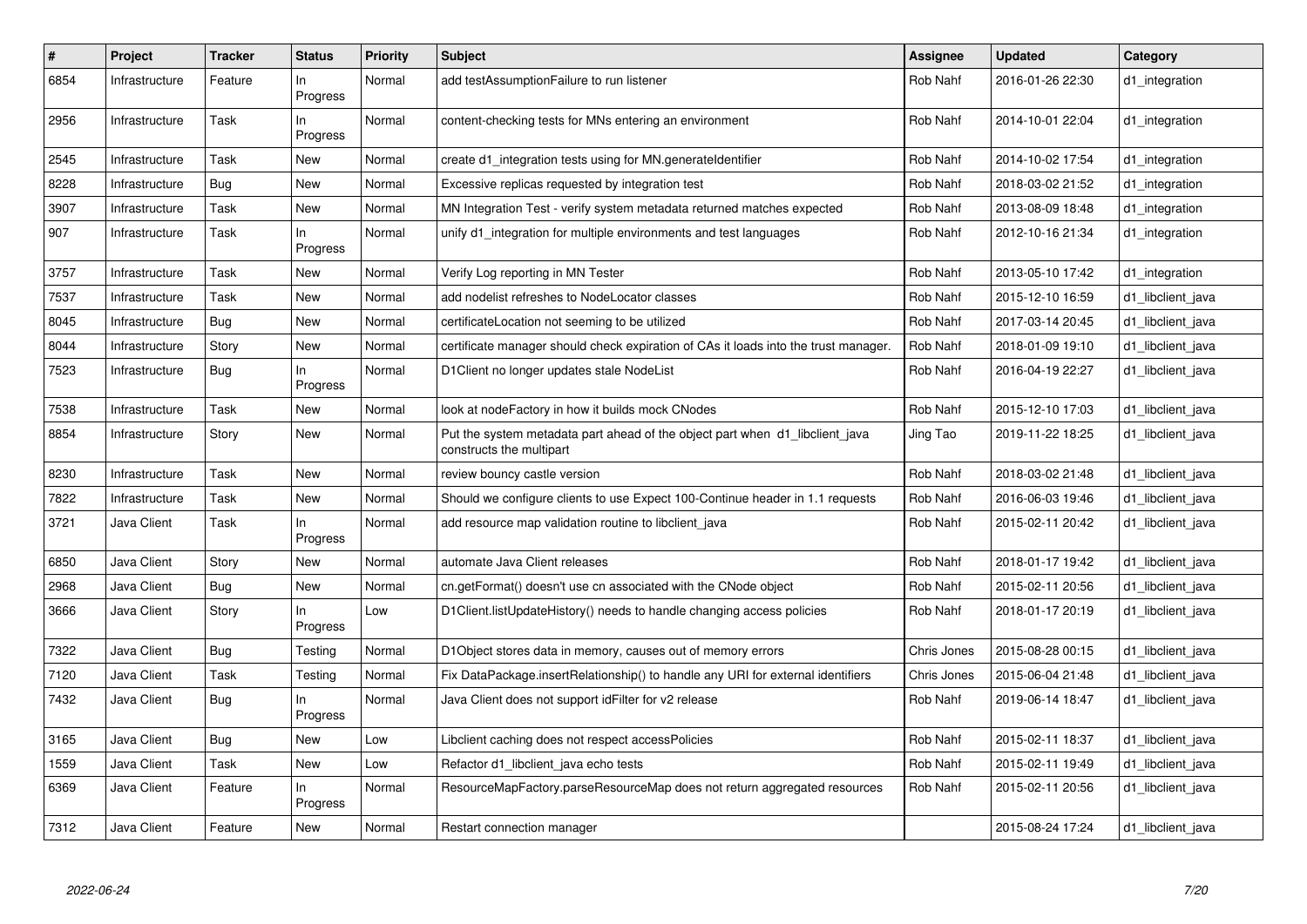| $\#$ | Project                 | <b>Tracker</b> | <b>Status</b>   | <b>Priority</b> | Subject                                                                                                                 | Assignee            | <b>Updated</b>                   | Category            |
|------|-------------------------|----------------|-----------------|-----------------|-------------------------------------------------------------------------------------------------------------------------|---------------------|----------------------------------|---------------------|
| 3057 | Java Client             | Task           | In.<br>Progress | Normal          | retest CLOSE WAIT issue once the lib client is complete.                                                                | Rob Nahf            | 2015-02-11 19:52                 | d1 libclient java   |
| 1648 | Java Client             | Task           | New             | Normal          | Update d1 libclient java ObjectFormatCache to include addFormat()                                                       |                     | 2016-06-22 16:51                 | d1 libclient java   |
| 7389 | Java Client             | Task           | Testing         | Normal          | V2 D1 Object fails to download V1 content                                                                               | Chris Jones         | 2015-09-28 17:50                 | d1 libclient java   |
| 6033 | Infrastructure          | Task           | ln.<br>Progress | Normal          | d1_libclient_python CCI 2.0 support                                                                                     | Roger Dahl          | 2014-08-11 16:22                 | d1 libclient python |
| 7181 | Python Libraries   Task |                | ln.<br>Progress | Normal          | add d1 libclient python implementation                                                                                  |                     | Dave Vieglais   2016-04-21 22:37 | d1 libclient python |
| 7427 | Python Libraries   Task |                | New             | Normal          | adjust API signatures in python libraries                                                                               | Dave Vieglais       | 2016-03-25 01:11                 | d1 libclient python |
| 7298 | Python Libraries   Bug  |                | New             | Normal          | escapeQueryTerm should be a module method not a class method                                                            | Dave Vieglais       | 2015-08-18 15:06                 | d1 libclient python |
| 7123 | Python Libraries        | Task           | New             | Normal          | Send Authorization header carrying authentication token                                                                 | Roger Dahl          | 2016-04-21 22:37                 | d1 libclient python |
| 7299 | Python Libraries   Bug  |                | New             | Normal          | SolrConnection fails if persistent property is not set to True                                                          | Roger Dahl          | 2016-04-20 19:45                 | d1 libclient python |
| 7821 | Python Libraries        | Task           | New             | Low             | Verify Expect: 100-Continue header on POST or PUT requests                                                              | Roger Dahl          | 2016-06-03 19:58                 | d1 libclient python |
| 6513 | Infrastructure          | Story          | New             | Normal          | Create a Local Cache of all Membernode log records on the single master CN                                              | Dave Vieglais       | 2018-01-17 19:49                 | d1_log_aggregation  |
| 8022 | Infrastructure          | Story          | New             | Normal          | d1_log_aggregation has different version of Hazelcast than the rest of CN stack.<br>Hazelcast version very out of date. | Rob Nahf            | 2018-01-09 19:10                 | d1_log_aggregation  |
| 7104 | Infrastructure          | Task           | <b>New</b>      | Normal          | Event index reindexing shouldn't require re-harvest from MNs                                                            |                     | 2015-07-09 15:34                 | d1_log_aggregation  |
| 8602 | Infrastructure          | Story          | New             | Normal          | Log aggregation and augmentation process mid 2018 updates                                                               | Dave Vieglais       | 2018-06-07 20:49                 | d1_log_aggregation  |
| 8603 | Infrastructure          | <b>Bug</b>     | New             | Normal          | log aggregation incorrectly assigning location information                                                              | Dave Vieglais       | 2018-06-07 20:52                 | d1_log_aggregation  |
| 7688 | Infrastructure          | Bug            | New             | Normal          | LogAggregation unable to change BaseURLs upon updateNodeCapabilities<br>notification                                    |                     | Dave Vieglais   2018-01-02 12:02 | d1_log_aggregation  |
| 1873 | Infrastructure          | Feature        | <b>New</b>      | Normal          | Postproccessing tool for log reporting                                                                                  |                     | 2014-10-02 17:06                 | d1_log_aggregation  |
| 7868 | Infrastructure          | Bug            | <b>New</b>      | Normal          | potential gaps between log harvests                                                                                     | Rob Nahf            | 2017-03-23 15:40                 | d1_log_aggregation  |
| 6514 | Infrastructure          | Task           | New             | Normal          | Reharvest all Records to build initial cache                                                                            | <b>Robert Waltz</b> | 2015-01-13 15:56                 | d1_log_aggregation  |
| 6056 | Infrastructure          | Story          | New             | Normal          | remove log aggregation processing from d1-processing Linux service                                                      | Dave Vieglais       | 2018-01-17 19:55                 | d1_log_aggregation  |
| 8604 | Infrastructure          | Task           | <b>New</b>      | Normal          | Update the static IP lists for robots etc                                                                               | Dave Vieglais       | 2018-06-07 20:56                 | d1_log_aggregation  |
| 7702 | Log Reporting           | Task           | New             | Normal          | abnormal strings in ipAddress field of solr                                                                             | <b>Robert Waltz</b> | 2016-06-22 17:18                 | d1_log_aggregation  |
| 8657 | Log Reporting           | <b>Bug</b>     | New             | Normal          | Log aggregation service not recording logs for the MNs - urn:node:TDAR and<br>urn:node:OTS_NDC                          |                     | 2018-07-16 21:36                 | d1_log_aggregation  |
| 7682 | Log Reporting           | Task           | <b>New</b>      | Normal          | Sluggish Purging Read Event Cache                                                                                       |                     | 2016-03-17 15:02                 | d1 log aggregation  |
| 3122 | Infrastructure          | <b>Bug</b>     | In<br>Progress  | Normal          | asterisk in search term                                                                                                 | Skye<br>Roseboom    | 2014-10-02 18:02                 | d1 mercury          |
| 8791 | Infrastructure          | Story          | New             | Normal          | Complete deprecation of ONEMercury interface                                                                            | Rob Nahf            | 2019-05-01 14:00                 | d1_mercury          |
| 1227 | Infrastructure          | Task           | New             | Normal          | configure Hudson to build Mercury for deployment to a CN                                                                | Dave Vieglais       | 2011-01-13 15:16                 | d1_mercury          |
| 3328 | Infrastructure          | Task           | New             | Normal          | Enable a data preview from the search results page                                                                      | Chris Jones         | 2012-10-23 19:34                 | d1_mercury          |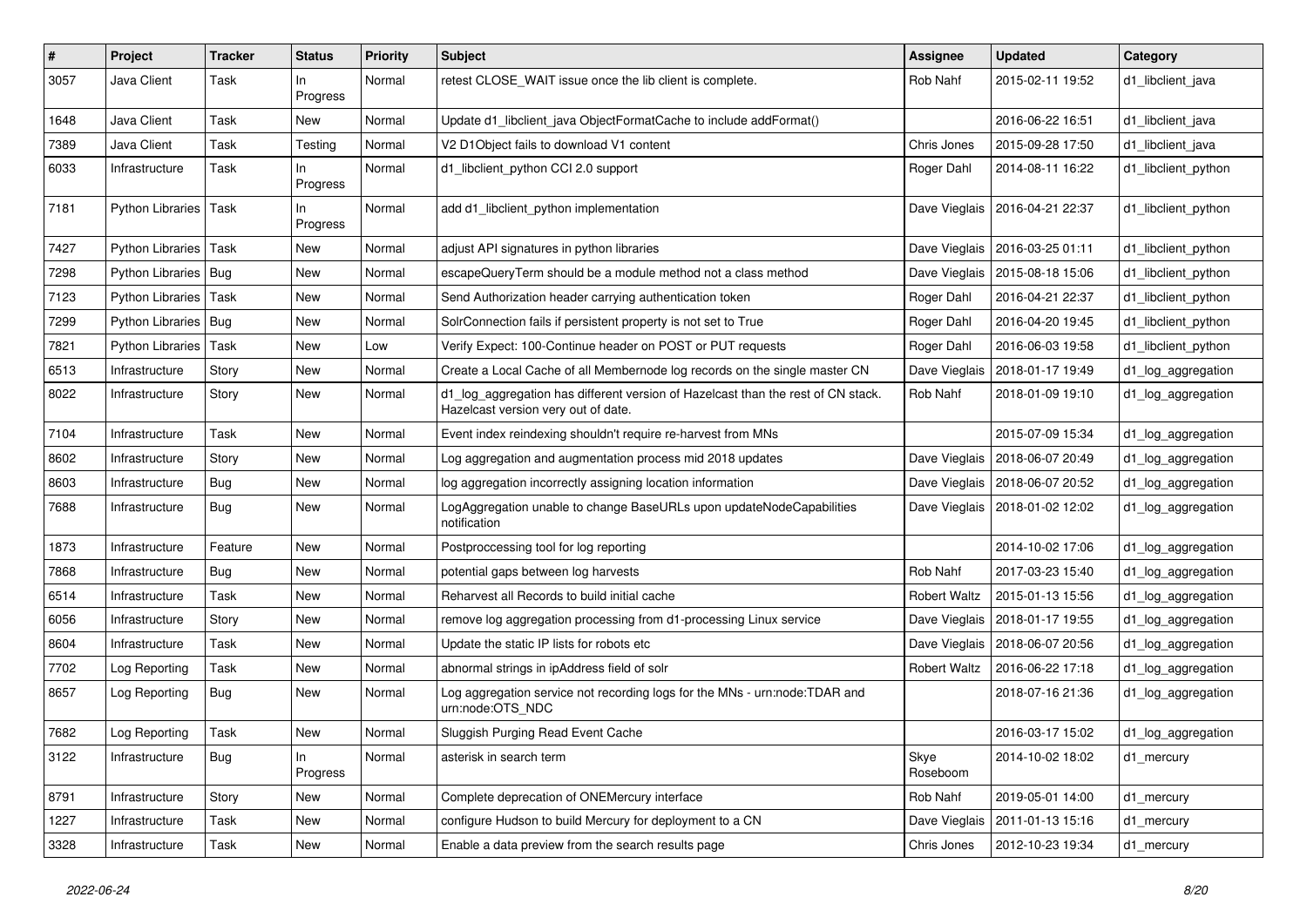| #    | Project        | Tracker    | <b>Status</b>   | <b>Priority</b> | <b>Subject</b>                                                                                                                  | <b>Assignee</b>     | <b>Updated</b>                   | Category          |
|------|----------------|------------|-----------------|-----------------|---------------------------------------------------------------------------------------------------------------------------------|---------------------|----------------------------------|-------------------|
| 3099 | Infrastructure | Decision   | New             | Normal          | ONE-Mercury display of data set citation                                                                                        | Dave Vieglais       | 2012-07-23 21:24                 | d1_mercury        |
| 8105 | Infrastructure | Task       | New             | Normal          | Remove dataone-mercury from production CNs                                                                                      | Jing Tao            | 2018-03-02 22:17                 | d1_mercury        |
| 4300 | Infrastructure | <b>Bug</b> | New             | Low             | Create more appropriate "create" entry in the LogRecord for replicas                                                            | Roger Dahl          | 2016-04-21 22:38                 | d1_mn_GMN         |
| 8155 | Infrastructure | Story      | In<br>Progress  | Normal          | Ensure GMN fully supports the Package API                                                                                       | Roger Dahl          | 2018-01-17 18:43                 | d1 mn GMN         |
| 4303 | Infrastructure | <b>Bug</b> | New             | Low             | Fix potential bug where an object could be created and accepted for replication<br>simultaneously.                              | Roger Dahl          | 2016-04-21 22:38                 | d1_mn_GMN         |
| 2642 | Infrastructure | Task       | ln.<br>Progress | Normal          | Try installing GMN according to the setup instructions                                                                          | Andrew<br>Pippin    | 2012-07-06 16:25                 | d1 mn GMN         |
| 2492 | Infrastructure | Task       | New             | Normal          | Add status page for given {pid}                                                                                                 | Ben<br>Leinfelder   | 2012-03-15 02:02                 | d1 monitor        |
| 2169 | Infrastructure | Task       | ln.<br>Progress | Normal          | Design content and layout for status page                                                                                       |                     | Dave Vieglais   2012-03-14 20:40 | d1 monitor        |
| 2035 | Infrastructure | Task       | New             | Normal          | Design nagios system for monitoring CN locations                                                                                | Nick Outin          | 2014-09-24 18:29                 | d1 monitor        |
| 8860 | <b>CN REST</b> | <b>Bug</b> | New             | Normal          | /token endpoint doesn't set a content-type and character encoding                                                               |                     | 2020-02-29 01:00                 | d1 portal         |
| 8724 | Infrastructure | <b>Bug</b> | New             | Normal          | index out of bounds error in PortalCertificateManager                                                                           | Rob Nahf            | 2018-10-02 19:11                 | d1_portal         |
| 8102 | Infrastructure | Task       | New             | Normal          | Upgrade postgresql jdbc jar file on Portal                                                                                      | Jing Tao            | 2017-06-02 20:53                 | d1 portal         |
| 8364 | <b>CN REST</b> | Story      | Progress        | Normal          | Ensure portal uses correct X509 certificates                                                                                    |                     | 2019-05-21 12:57                 | d1_portal_servlet |
| 8469 | CN REST        | Task       | In.<br>Progress | Normal          | evaluate if ORCID API will continue to work after 1.2 is deprecated                                                             | Jing Tao            | 2018-03-22 16:54                 | d1_portal_servlet |
| 7884 | Infrastructure | Task       | New             | Normal          | CN portal log is misconfigured                                                                                                  | Rob Nahf            | 2016-09-09 20:18                 | d1_portal_servlet |
| 8069 | Infrastructure | <b>Bug</b> | New             | Normal          | Name from ORCID incorrectly parsed                                                                                              | Ben<br>Leinfelder   | 2017-04-12 20:28                 | d1_portal_servlet |
| 8123 | Infrastructure | <b>Bug</b> | Testing         | Normal          | portal hazelcast client should load config directly from xml                                                                    | Rob Nahf            | 2017-12-26 18:20                 | d1_portal_servlet |
| 8026 | Infrastructure | Task       | Testing         | High            | Portal reaches the maximum capacity in a pool                                                                                   | Jing Tao            | 2017-03-14 00:36                 | d1_portal_servlet |
| 8739 | Infrastructure | Task       | In<br>Progress  | Normal          | Attempting to set ulimit results in error on UCSB systems                                                                       | Jing Tao            | 2018-11-08 15:10                 | d1_process_daemon |
| 8161 | Infrastructure | Bug        | New             | Normal          | d1-processing Out of Memory Error                                                                                               |                     | Dave Vieglais   2018-02-20 16:19 | d1_process_daemon |
| 5321 | Infrastructure | <b>Bug</b> | New             | Normal          | Multiple Hazelcast Client connections to same storage instance                                                                  | <b>Robert Waltz</b> | 2016-08-10 20:58                 | d1_process_daemon |
| 8856 | Infrastructure | Story      | New             | Normal          | Put the system metadata part ahead of the object part when d1_client_python<br>constructs the multipart                         |                     | 2019-11-22 18:31                 | d1 python         |
| 8641 | Infrastructure | <b>Bug</b> | New             | Normal          | Any change to SystemMetadata causes a new replication task to be generated<br>without consideration of the object replicability | Chris Jones         | 2018-07-04 12:28                 | d1_replication    |
| 4038 | Infrastructure | Feature    | New             | Normal          | change default replication implementation                                                                                       | Matthew<br>Jones    | 2014-10-01 21:26                 | d1_replication    |
| 6378 | Infrastructure | Task       | Testing         | Normal          | code up the new strategy                                                                                                        | Rob Nahf            | 2016-06-22 16:53                 | d1_replication    |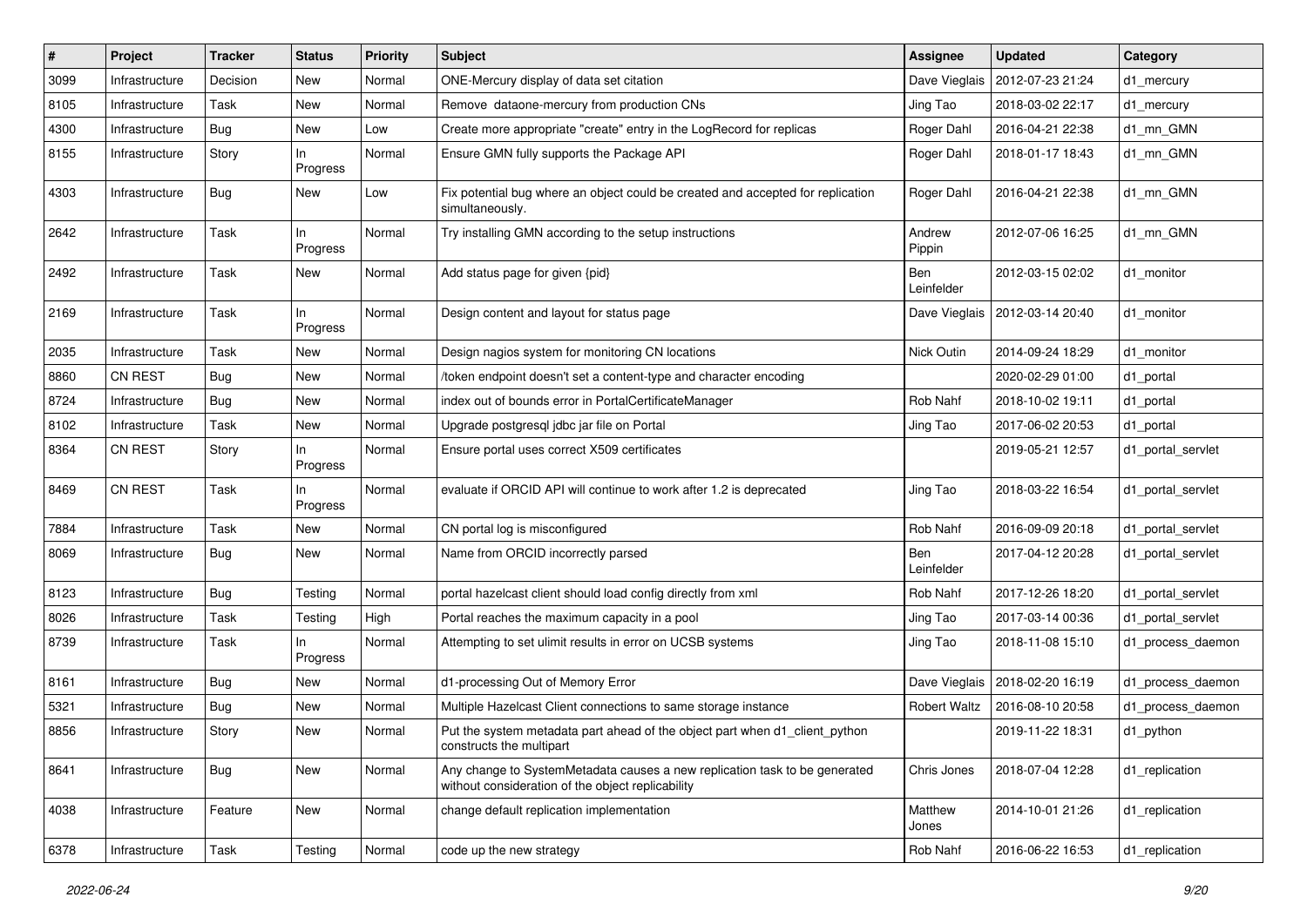| $\vert$ # | Project        | <b>Tracker</b> | Status          | <b>Priority</b> | <b>Subject</b>                                                                                                              | <b>Assignee</b>     | Updated                          | Category               |
|-----------|----------------|----------------|-----------------|-----------------|-----------------------------------------------------------------------------------------------------------------------------|---------------------|----------------------------------|------------------------|
| 8196      | Infrastructure | Bug            | New             | Normal          | Duplicated replicas in the system metadata                                                                                  | Jing Tao            | 2017-10-18 17:19                 | d1_replication         |
| 7178      | Infrastructure | <b>Bug</b>     | New             | Normal          | duplicate replica information on mn-demo-5                                                                                  | <b>Robert Waltz</b> | 2015-07-01 20:14                 | d1_replication         |
| 4463      | Infrastructure | Story          | ln.<br>Progress | Normal          | Incorporate Node Replication Policy into replication processing                                                             | Rob Nahf            | 2018-01-17 20:03                 | d1 replication         |
| 6375      | Infrastructure | Task           | ln.<br>Progress | Normal          | Refactor out dependency on a working CN                                                                                     | Rob Nahf            | 2016-06-22 16:53                 | d1_replication         |
| 6372      | Infrastructure | Task           | In<br>Progress  | Normal          | rehabilitate ReplicationManager "unit" tests                                                                                | Rob Nahf            | 2016-06-22 16:53                 | d1_replication         |
| 8640      | Infrastructure | <b>Bug</b>     | New             | Normal          | Replication includes "down" nodes as replication targets                                                                    | Chris Jones         | 2018-07-04 11:29                 | d1_replication         |
| 8639      | Infrastructure | Story          | New             | Normal          | Replication performance is too slow to service demand                                                                       | Chris Jones         | 2018-07-04 11:18                 | d1_replication         |
| 8642      | Infrastructure | <b>Bug</b>     | New             | Normal          | Replication tasks apparently not deleted from backing store in a timely fashion                                             | Dave Vieglais       | 2018-07-05 12:11                 | d1_replication         |
| 8162      | Infrastructure | Story          | New             | Normal          | Replication tasks can contain stale potential target nodes                                                                  | Rob Nahf            | 2018-03-02 21:47                 | d1_replication         |
| 6377      | Infrastructure | Story          | ln.<br>Progress | Normal          | Review CNode initialization in ReplicationManager - it doesn't use local CN<br>reference                                    | Rob Nahf            | 2018-01-17 19:52                 | d1 replication         |
| 6376      | Infrastructure | Task           | New             | Normal          | test the new strategy against working ReplicationManager test                                                               | Rob Nahf            | 2016-06-22 16:53                 | d1_replication         |
| 2585      | Infrastructure | Task           | In<br>Progress  | Normal          | Update Use Case 09                                                                                                          | Skye<br>Roseboom    | 2014-09-11 15:47                 | d1 replication         |
| 8777      | <b>CN REST</b> | Task           | New             | Normal          | Configure CN to audit objects greater than 1GB                                                                              | Chris Jones         | 2019-03-13 20:50                 | d1 replication auditor |
| 8756      | <b>CN REST</b> | Story          | New             | Normal          | Ensure replica auditor is effective                                                                                         | Chris Jones         | 2019-01-15 21:00                 | d1 replication auditor |
| 8778      | <b>CN REST</b> | Task           | New             | Normal          | Ensure SystemMetadata replica auditing updates are saved and broadcast                                                      | Chris Jones         | 2019-03-12 16:54                 | d1_replication_auditor |
| 8757      | CN REST        | Story          | New             | Normal          | Fix getChecksum() in MNAuditTask to use dynamic checksum algorithms                                                         | Chris Jones         | 2019-01-14 19:48                 | d1_replication_auditor |
| 8582      | <b>CN REST</b> | Story          | New             | Normal          | Replica Auditing service is throwing errors                                                                                 | Jing Tao            | 2019-01-14 16:40                 | d1 replication auditor |
| 8776      | CN REST        | Task           | New             | Normal          | Set valid replica status to completed                                                                                       | Chris Jones         | 2019-03-12 15:57                 | d1_replication_auditor |
| 8108      | Infrastructure | Support        | New             | Normal          | Must determine the state of replication auditing for when replicas on<br>non-functioning MNs are still reported as complete | Dave Vieglais       | 2017-06-06 17:56                 | d1 replication auditor |
| 4188      | Infrastructure | Story          | In<br>Progress  | Normal          | dataone Exception definition and implementation requires clarification                                                      |                     | Dave Vieglais   2018-01-17 20:05 | d1_schemas             |
| 2827      | Infrastructure | Task           | In<br>Progress  | Normal          | nesting groups requires schema change*                                                                                      |                     | Dave Vieglais   2015-06-25 22:00 | d1_schemas             |
| 4189      | Infrastructure | Task           | ln.<br>Progress | Normal          | Update dataoneErrors.xsd to match the documentation                                                                         |                     | Dave Vieglais   2017-01-14 00:24 | d1 schemas             |
| 8864      | CN REST        | Story          | New             | Normal          | Sychronization does not register authoritative replica entry correctly                                                      | Jing Tao            | 2020-06-19 21:59                 | d1 synchronization     |
| 7911      | <b>CN REST</b> | Task           | New             | Normal          | Synchronization allows invalid checksums, preventing corrected sync                                                         |                     | 2016-10-17 15:58                 | d1 synchronization     |
| 7687      | CN REST        | <b>Bug</b>     | New             | Normal          | Synchronization unable to change BaseURLs upon updateNodeCapabilities<br>notification                                       | Rob Nahf            | 2016-07-22 19:22                 | d1 synchronization     |
| 7161      | CN REST        | <b>Bug</b>     | New             | Normal          | TERN object fails to be indexed by Solr, but successfully synchronized                                                      |                     | 2015-06-05 18:04                 | d1 synchronization     |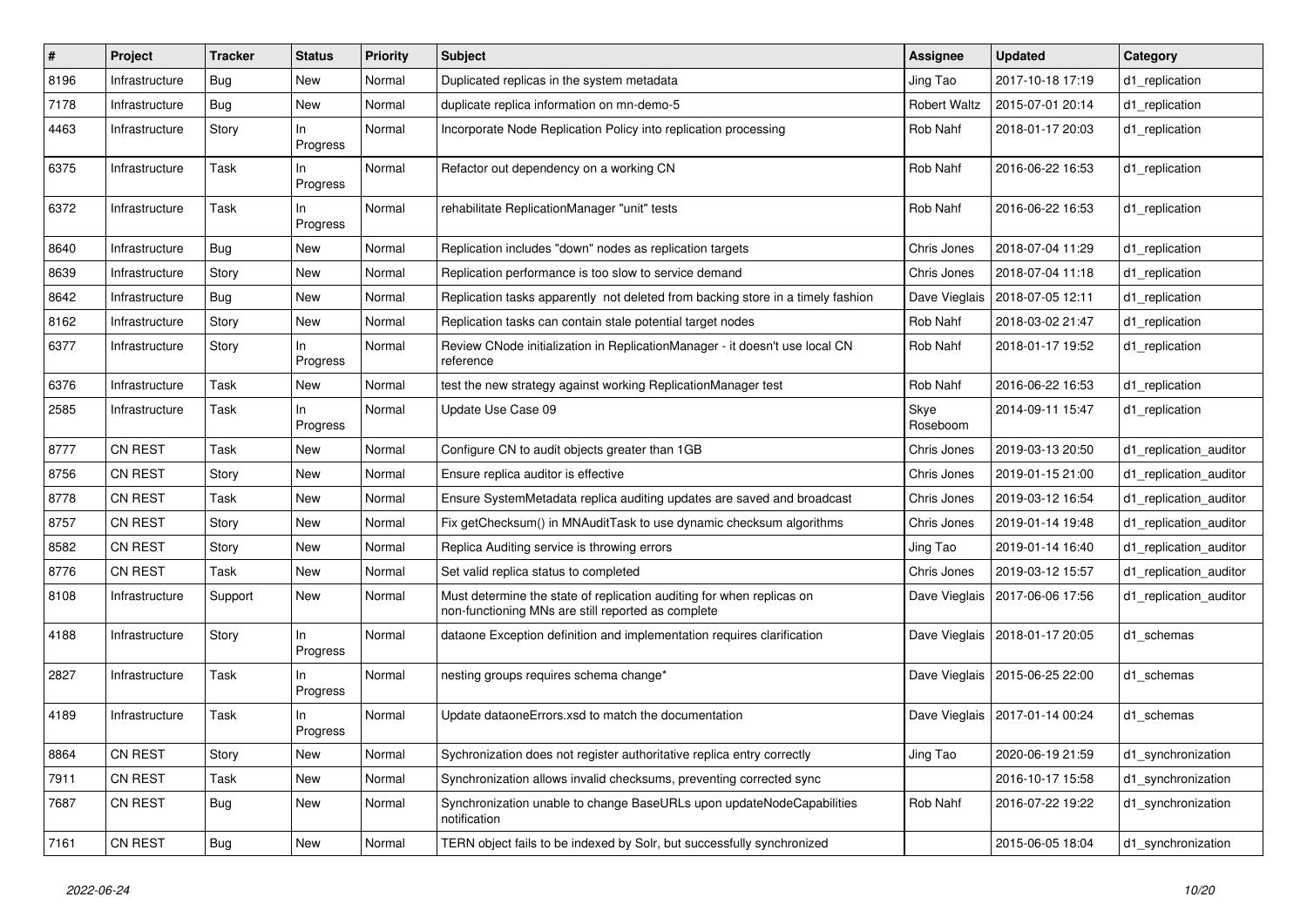| #    | Project        | <b>Tracker</b> | <b>Status</b>   | <b>Priority</b> | <b>Subject</b>                                                                                                             | Assignee            | <b>Updated</b>                   | Category           |
|------|----------------|----------------|-----------------|-----------------|----------------------------------------------------------------------------------------------------------------------------|---------------------|----------------------------------|--------------------|
| 8573 | Infrastructure | Bug            | In<br>Progress  | Normal          | changing accessPolicies and rightHolders down the line of series can cause<br>improper sync failures                       | Rob Nahf            | 2018-05-03 21:52                 | d1 synchronization |
| 2488 | Infrastructure | Story          | New             | Normal          | Changing the authoritativeMembernode will require all replica's systemMetadata be<br>updated                               | Dave Vieglais       | 2018-01-17 20:39                 | d1_synchronization |
| 8851 | Infrastructure | Story          | New             | Normal          | CN sends error doc with "pid" to v2 endpoint                                                                               | Jing Tao            | 2019-11-06 22:31                 | d1 synchronization |
| 6070 | Infrastructure | Bug            | <b>New</b>      | Normal          | CNs missing GOA objects                                                                                                    | Robert Waltz        | 2016-08-10 20:56                 | d1_synchronization |
| 7958 | Infrastructure | Task           | In.<br>Progress | Normal          | CN sometimes sends invalid submitSynchronizationFailed document to MN                                                      | Rob Nahf            | 2017-01-04 17:23                 | d1 synchronization |
| 8038 | Infrastructure | Story          | In<br>Progress  | Normal          | connect logging output to a log analysis tool                                                                              | Dave Vieglais       | 2018-01-17 18:52                 | d1 synchronization |
| 8514 | Infrastructure | Task           | New             | Normal          | deploy new Metacat / synchronization slows down because of increased cn.create<br>times                                    | Rob Nahf            | 2018-03-22 17:07                 | d1 synchronization |
| 8106 | Infrastructure | <b>Bug</b>     | Testing         | Normal          | Difficulty Distinguishing Between Different Kinds of Failed Sync "Not Found" Error<br>Messages                             | Rob Nahf            | 2018-02-20 16:57                 | d1_synchronization |
| 7716 | Infrastructure | Story          | In<br>Progress  | Normal          | How to facilitate resubmission of sync Failures?                                                                           | Dave Vieglais       | 2018-01-17 19:22                 | d1 synchronization |
| 8097 | Infrastructure | Story          | New             | Normal          | Metacat (storage) and d1-synchronize both have the code to compute the<br>checksum                                         | Jing Tao            | 2018-01-09 19:10                 | d1 synchronization |
| 8737 | Infrastructure | Story          | New             | Normal          | Submitters and rights-holders with group permissions can't be granted<br>authorization when the sync process validates sid | Jing Tao            | 2018-11-28 17:12                 | d1 synchronization |
| 7954 | Infrastructure | <b>Bug</b>     | New             | Normal          | SyncFailedTask:submitSynchronizationFailed does not provide cert when<br>connecting to MN                                  | Roger Dahl          | 2017-04-19 18:55                 | d1_synchronization |
| 8827 | Infrastructure | <b>Bug</b>     | <b>New</b>      | Normal          | synchronization doesn't update dateSystemMetadataModified if that's the only field<br>that changed                         | Rob Nahf            | 2019-07-11 21:26                 | d1 synchronization |
| 6011 | Infrastructure | <b>Bug</b>     | <b>New</b>      | Normal          | Synchronization fails from max_syncobjectqueue_size                                                                        | <b>Robert Waltz</b> | 2016-01-05 17:52                 | d1_synchronization |
| 7889 | Infrastructure | Story          | New             | Normal          | Synchronization not happening when authoritative MN is not set correctly.                                                  | Rob Nahf            | 2018-01-17 19:01                 | d1 synchronization |
| 8783 | Infrastructure | Bug            | New             | Normal          | synchronization re-created 26k map entries in<br>SyncQueueFacade.nodeIdRoundRobin                                          | Rob Nahf            | 2019-04-02 20:10                 | d1 synchronization |
| 4098 | Infrastructure | Task           | New             | Normal          | Synchronization should allow valid replicas held by MNs to set obsoletedBy and<br>archive flags                            |                     | Dave Vieglais   2014-07-31 22:23 | d1_synchronization |
| 8036 | Infrastructure | Story          | New             | Normal          | synchronization should respond to various MN down conditions to avoid<br>syncFailures                                      | Rob Nahf            | 2018-01-17 18:55                 | d1_synchronization |
| 8525 | Infrastructure | Story          | ln.<br>Progress | High            | timeout exceptions thrown from Hazelcast disable synchronization                                                           | Rob Nahf            | 2018-11-16 17:32                 | d1 synchronization |
| 8053 | Infrastructure | Feature        | New             | Normal          | add funding award number to index                                                                                          | Peter<br>Slaughter  | 2019-03-04 19:36                 | dataone-cn-index   |
| 8804 | Infrastructure | Task           | New             | Normal          | Add Idap backup config to cn os-core                                                                                       | Dave Vieglais       | 2019-05-21 12:32                 | dataone-cn-os-core |
| 7699 | Infrastructure | Bug            | New             | Normal          | alter scripts that backup postgresgl db                                                                                    |                     | 2017-05-09 17:33                 | dataone-cn-os-core |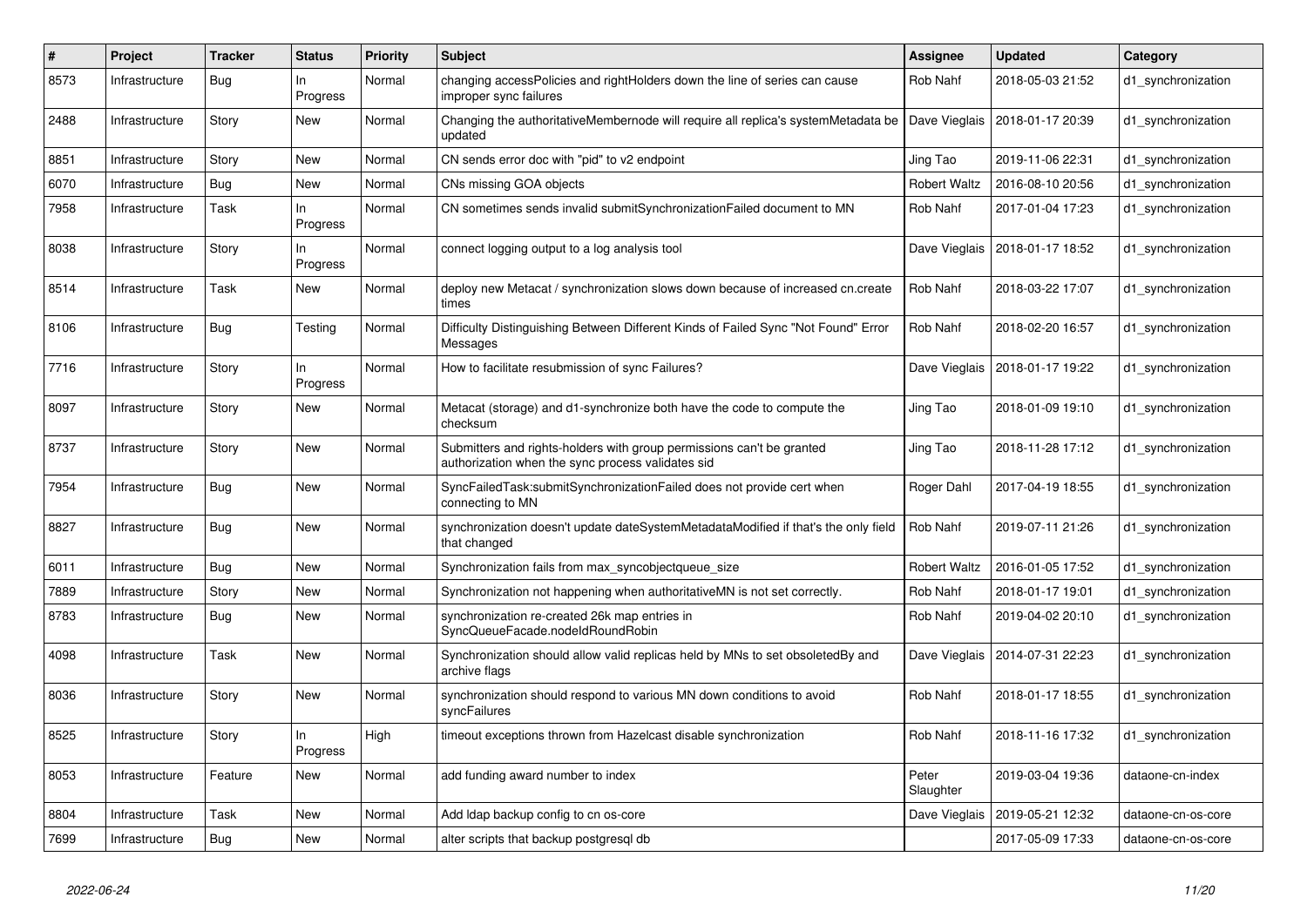| $\vert$ # | Project        | <b>Tracker</b> | <b>Status</b>   | <b>Priority</b> | <b>Subject</b>                                                                                  | <b>Assignee</b>     | <b>Updated</b>                   | Category                |
|-----------|----------------|----------------|-----------------|-----------------|-------------------------------------------------------------------------------------------------|---------------------|----------------------------------|-------------------------|
| 8051      | Infrastructure | <b>Bug</b>     | ln.<br>Progress | Normal          | CORS-based CN calls fail using Internet Explorer on Windows                                     | Chris Jones         | 2017-03-28 16:35                 | dataone-cn-os-core      |
| 8167      | Infrastructure | Story          | New             | Normal          | Enable postgres replication between Coordinating Nodes                                          | Monica Ihli         | 2018-01-09 19:10                 | dataone-cn-os-core      |
| 8115      | Infrastructure | <b>Bug</b>     | New             | Normal          | LDAP logging is set to DEBUG on production CNs                                                  | Rob Nahf            | 2017-12-26 18:29                 | dataone-cn-os-core      |
| 8091      | Infrastructure | Task           | ln<br>Progress  | Normal          | Mysterious sync failure of an eml object from the GOA node                                      | Jing Tao            | 2017-05-09 21:33                 | dataone-cn-os-core      |
| 8857      | Infrastructure | Story          | New             | Normal          | D1Client.getCN() always get the production cn on the CN Tomcat context                          | Jing Tao            | 2019-12-13 00:34                 | dataone-cn-rest-service |
| 8076      | Infrastructure | Bug            | New             | High            | sysmeta can not be retrieved for some objects                                                   |                     | Dave Vieglais   2017-04-22 01:54 | dataone-cn-rest-service |
| 3881      | Infrastructure | Task           | New             | Normal          | 4.2.1.4 Definition of Verified User Lacking                                                     |                     | Dave Vieglais   2014-09-24 18:27 | Documentation           |
| 3807      | Infrastructure | Task           | New             | Normal          | Add documentation for Types.QueryEngineDescription                                              |                     | Dave Vieglais   2014-10-02 17:21 | Documentation           |
| 4102      | Infrastructure | Task           | New             | Normal          | Add expiration policy for CNCore.reserveldentifier()                                            |                     | Dave Vieglais   2014-10-02 17:21 | Documentation           |
| 2540      | Infrastructure | Feature        | In<br>Progress  | Normal          | add generateIdentifier() method to MNStorage API                                                |                     | Dave Vieglais   2014-10-02 17:54 | Documentation           |
| 2464      | Infrastructure | Task           | New             | Normal          | Authentication - no space after comma in subjects                                               |                     | Dave Vieglais   2014-10-02 17:21 | Documentation           |
| 2466      | Infrastructure | Task           | New             | Normal          | Authentication - Remove references to Principal                                                 |                     | Dave Vieglais   2014-10-02 17:21 | Documentation           |
| 2465      | Infrastructure | Task           | New             | Normal          | Authentication - Remove TODO about selecting format for principal name                          |                     | Dave Vieglais   2014-10-02 17:21 | Documentation           |
| 2286      | Infrastructure | Task           | New             | Low             | Change Exceptions.InvalidToken to Exceptions.InvalidSession                                     |                     | Dave Vieglais   2014-10-02 17:21 | Documentation           |
| 3063      | Infrastructure | Task           | New             | Normal          | Change Mutability of Metadata documentation                                                     |                     | Dave Vieglais   2014-09-24 18:27 | Documentation           |
| 2342      | Infrastructure | Task           | New             | Normal          | CNCore.reserveldentifier() - Update REST description                                            |                     | Dave Vieglais   2014-10-02 17:21 | Documentation           |
| 3314      | Infrastructure | Task           | New             | Normal          | CNRead.getQueryEngineDescription() - REST URL                                                   |                     | Dave Vieglais   2014-10-02 17:21 | Documentation           |
| 3315      | Infrastructure | Task           | New             | Normal          | CNRead.query() - POST in addition to GET                                                        |                     | Dave Vieglais   2014-10-02 17:21 | Documentation           |
| 2394      | Infrastructure | Task           | New             | Normal          | CNRead.search() - solr / SOLR                                                                   |                     | Dave Vieglais   2014-10-02 17:21 | Documentation           |
| 2054      | Infrastructure | Task           | New             | Normal          | CNReplication.setReplicationPolicy(), updateReplicationMetadata()                               |                     | Dave Vieglais   2014-10-02 17:21 | Documentation           |
| 2475      | Infrastructure | Task           | New             | Normal          | CNReplication.setReplicationStatus() - How to represent null                                    |                     | Dave Vieglais   2014-10-02 17:21 | Documentation           |
| 1467      | Infrastructure | Task           | In<br>Progress  | Normal          | Complete d1_schema changes for Authz and Authn.                                                 | Matthew<br>Jones    | 2014-10-01 20:47                 | Documentation           |
| 725       | Infrastructure | Story          | In<br>Progress  | Normal          | Create Authentication and Access control design specifications                                  |                     | Dave Vieglais   2018-01-17 20:52 | Documentation           |
| 2660      | Infrastructure | Task           | New             | Normal          | Deciding on a key size for D1 certs                                                             |                     | Dave Vieglais   2014-10-02 17:21 | Documentation           |
| 5141      | Infrastructure | Story          | In<br>Progress  | Normal          | Describe the mn.updateSystemMetadata behavior in use case document                              |                     | Dave Vieglais   2018-01-17 19:58 | Documentation           |
| 2123      | Infrastructure | Task           | New             | Normal          | Description of serialVersion                                                                    |                     | Dave Vieglais   2014-10-02 17:21 | Documentation           |
| 2688      | Infrastructure | Task           | New             | Normal          | Develop guidelines for how Subject entries are handled - creation, normalization,<br>comparison |                     | Dave Vieglais   2014-09-24 18:27 | Documentation           |
| 1035      | Infrastructure | Task           | In<br>Progress  | Normal          | Develop reference architecture documents                                                        | <b>Bruce Wilson</b> | 2011-03-03 19:26                 | Documentation           |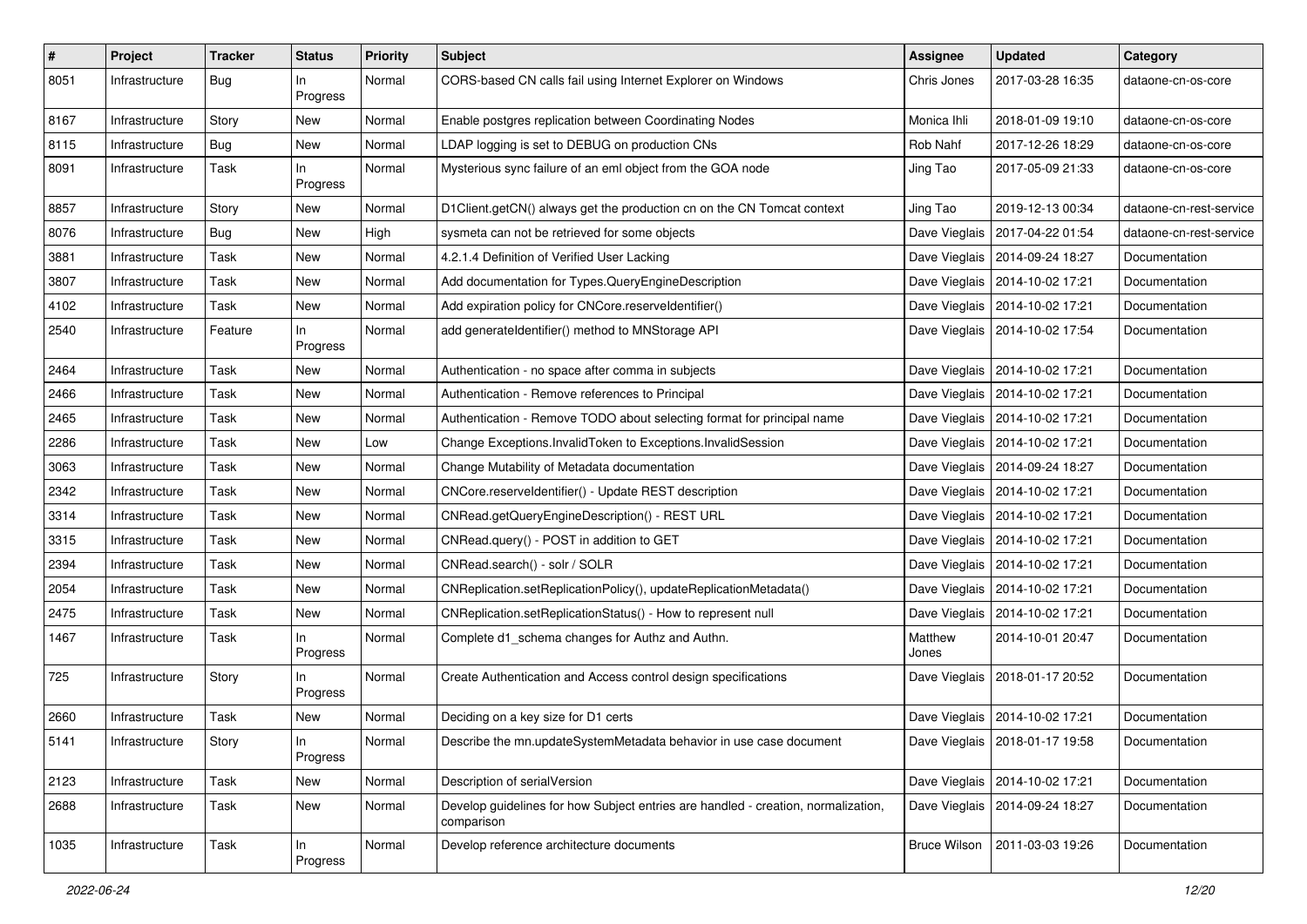| $\sharp$ | Project        | <b>Tracker</b> | <b>Status</b>  | <b>Priority</b> | Subject                                                                                       | Assignee          | <b>Updated</b>                   | Category      |
|----------|----------------|----------------|----------------|-----------------|-----------------------------------------------------------------------------------------------|-------------------|----------------------------------|---------------|
| 7176     | Infrastructure | Task           | New            | Normal          | Develop textual documentation for certificate management                                      | Dave Vieglais     | 2015-06-10 01:33                 | Documentation |
| 7177     | Infrastructure | Task           | <b>New</b>     | Normal          | Develop video documentation for certificate management                                        |                   | Dave Vieglais   2015-06-10 01:33 | Documentation |
| 6167     | Infrastructure | Task           | New            | Normal          | Docs for CNRead.search() say "SOLR" in capital but actual API expects "solr" in<br>lower case |                   | Dave Vieglais   2014-10-02 17:21 | Documentation |
| 3438     | Infrastructure | Task           | <b>New</b>     | Normal          | Evaluate utility of schema.org                                                                |                   | 2012-12-21 16:15                 | Documentation |
| 2794     | Infrastructure | Task           | New            | Normal          | Exceptions: Remove unsupported exception serializations and add "header<br>serialization"     | Dave Vieglais     | 2014-10-02 17:21                 | Documentation |
| 3468     | Infrastructure | Task           | New            | Normal          | Explore how CN.listObject can effectively use auto-incremented key                            | Ben<br>Leinfelder | 2013-01-08 18:35                 | Documentation |
| 1502     | Infrastructure | Task           | <b>New</b>     | Normal          | Fix hierarchy of permission levels.                                                           | Matthew<br>Jones  | 2014-10-01 20:47                 | Documentation |
| 6624     | Infrastructure | Task           | <b>New</b>     | Normal          | link Node Identity arch. spec. to OperationDocs Node Reg page                                 |                   | 2014-11-21 20:29                 | Documentation |
| 7279     | Infrastructure | Task           | <b>New</b>     | Normal          | MN implementation documentation - need document management solution                           | Dave Vieglais     | 2015-07-28 22:24                 | Documentation |
| 2793     | Infrastructure | Task           | New            | Normal          | MNRead.describe() - Document special requirement of returning D1 exceptions in<br>header      | Dave Vieglais     | 2014-10-02 17:21                 | Documentation |
| 2646     | Infrastructure | Task           | <b>New</b>     | Normal          | MNReplication.getReplica() - Add information about<br>CNReplication.isNodeAuthorized()        |                   | Dave Vieglais   2014-10-02 17:21 | Documentation |
| 2142     | Infrastructure | Task           | <b>New</b>     | Normal          | MNReplication.getReplica() - include PID in signature                                         |                   | Dave Vieglais   2014-10-02 17:21 | Documentation |
| 2826     | Infrastructure | Task           | New            | Normal          | MNStorage.archive() - Permissions                                                             |                   | Dave Vieglais   2014-10-02 17:21 | Documentation |
| 2508     | Infrastructure | Task           | New            | Normal          | MNStorage.delete(), MNStorage.update() - Action must be denied for replicas.                  |                   | Dave Vieglais   2014-10-02 17:21 | Documentation |
| 2809     | Infrastructure | Task           | <b>New</b>     | Normal          | MNStorage.update() - Make behavior explicit                                                   |                   | Dave Vieglais   2014-10-02 17:21 | Documentation |
| 3598     | Infrastructure | Task           | New            | Normal          | Node document subject description is a bit unclear                                            |                   | Dave Vieglais   2014-10-02 17:21 | Documentation |
| 6069     | Infrastructure | Story          | New            | Normal          | open ask.dataone.org sign-in to community                                                     |                   | Dave Vieglais   2014-10-01 20:39 | Documentation |
| 5531     | Infrastructure | Task           | Testing        | Normal          | Provide overview of replication process for MN implementors                                   | Matthew<br>Jones  | 2014-10-02 17:21                 | Documentation |
| 6071     | Infrastructure | Story          | ln<br>Progress | Normal          | Release Notes and documentation                                                               |                   | Dave Vieglais   2018-01-17 19:53 | Documentation |
| 3720     | Infrastructure | Story          | New            | Normal          | resource maps should be validated                                                             |                   | Dave Vieglais   2018-01-17 20:17 | Documentation |
| 3901     | Infrastructure | Task           | <b>New</b>     | Normal          | Review Mozilla Persona as an alternative for identity management                              |                   | Dave Vieglais   2013-08-09 11:57 | Documentation |
| 3332     | Infrastructure | Task           | In<br>Progress | Normal          | Revise use cases and add sample code                                                          | Dave Vieglais     | 2014-09-24 18:27                 | Documentation |
| 2810     | Infrastructure | Task           | New            | Normal          | setReplicationStatus() example rwt state transition is incorrect                              |                   | Dave Vieglais   2014-10-02 17:21 | Documentation |
| 2227     | Infrastructure | Task           | New            | Normal          | Specify valid mimetypes for responses                                                         |                   | Dave Vieglais   2014-10-02 17:21 | Documentation |
| 2083     | Infrastructure | Task           | New            | Normal          | Split the CN API into public and private sections                                             |                   | Dave Vieglais   2014-10-02 17:21 | Documentation |
| 2172     | Infrastructure | Task           | New            | Normal          | Types.DateTime: Example serialization without TZ designator                                   |                   | Dave Vieglais   2014-10-02 17:21 | Documentation |
| 1961     | Infrastructure | Task           | New            | Normal          | Types.ErrorMessage - does not exist                                                           |                   | Dave Vieglais   2014-10-02 17:21 | Documentation |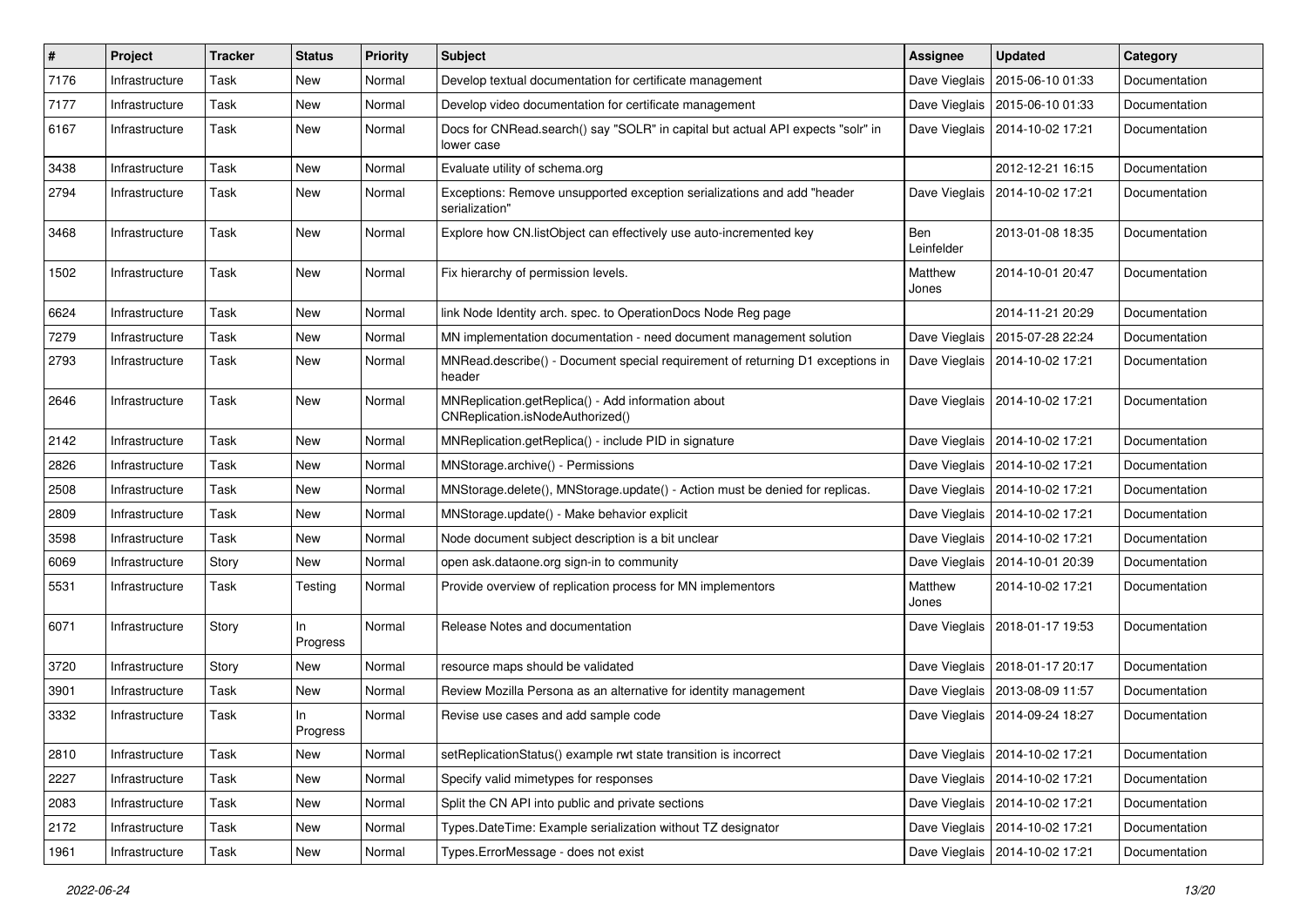| ∦    | Project        | <b>Tracker</b> | <b>Status</b>   | <b>Priority</b> | Subject                                                                                                    | Assignee             | <b>Updated</b>                   | Category                    |
|------|----------------|----------------|-----------------|-----------------|------------------------------------------------------------------------------------------------------------|----------------------|----------------------------------|-----------------------------|
| 1983 | Infrastructure | Task           | New             | Normal          | UC04 describes MNCore.ping() with discovery capability                                                     | Dave Vieglais        | 2014-10-02 17:21                 | Documentation               |
| 3728 | Infrastructure | Task           | New             | Normal          | Update and augment architecture use cases to describe processes for property<br>changes on system metadata |                      | Dave Vieglais   2014-09-24 18:27 | Documentation               |
| 4190 | Infrastructure | Task           | New             | Normal          | Update architecture docs to import dataoneErrors.xsd                                                       |                      | Dave Vieglais   2014-09-24 18:28 | Documentation               |
| 1986 | Infrastructure | Task           | New             | Normal          | Update UC04 to use correct CN method for determining if a PID exists                                       |                      | Dave Vieglais   2014-10-02 17:21 | Documentation               |
| 2051 | Infrastructure | Task           | New             | Normal          | Use subject instead of NodeRef                                                                             |                      | 2011-11-23 18:11                 | Documentation               |
| 6062 | Infrastructure | <b>Bug</b>     | In<br>Progress  | Normal          | Jenkins not cascading builds in trunk                                                                      | <b>Robert Waltz</b>  | 2016-08-10 20:56                 | Environment.Developm<br>ent |
| 2411 | Infrastructure | Bug            | ln.<br>Progress | Normal          | knb MNs and CNs allow self-signed certificates to connect                                                  | Chris Jones          | 2014-10-01 22:22                 | Environment.Developm<br>ent |
| 6067 | Infrastructure | Decision       | New             | Normal          | Should we configure Dependency Analyzer Plugin in Jenkins?                                                 | <b>Robert Waltz</b>  | 2014-08-22 03:58                 | Environment.Developm<br>ent |
| 6542 | Infrastructure | Bug            | New             | Normal          | Unable to add metadata document on mndemo8                                                                 |                      | 2014-10-30 16:30                 | Environment.Developm<br>ent |
| 3879 | Infrastructure | Task           | New             | Normal          | 4.2.1.2 Missing Policies and Expectations                                                                  |                      | 2014-09-24 18:27                 | Environment.Production      |
| 3880 | Infrastructure | Task           | New             | Normal          | 4.2.1.3 CILogon Extension Not Documented                                                                   |                      | 2014-09-24 18:27                 | Environment.Production      |
| 5136 | Infrastructure | Task           | New             | Normal          | Change DNS seetings on all DataONE VMs                                                                     | Chris Jones          | 2014-05-08 03:16                 | Environment.Production      |
| 3612 | Infrastructure | Task           | New             | Normal          | CN SystemMetadata has incomplete obsoletedBy information                                                   | Ben<br>Leinfelder    | 2013-03-08 17:43                 | Environment.Production      |
| 7641 | Infrastructure | Task           | New             | Normal          | contact ONEShare                                                                                           |                      | Laura Moyers   2016-02-12 16:40  | Environment.Production      |
| 7612 | Infrastructure | Task           | In<br>Progress  | Normal          | <b>Contact ORNLDAAC</b>                                                                                    |                      | Laura Moyers   2016-02-11 18:02  | Environment.Production      |
| 5498 | Infrastructure | Task           | New             | Normal          | Determine the cause of the Jun2014 cn-orc-1 out of memory issue                                            | Michael<br>Campfield | 2014-10-31 19:11                 | Environment.Production      |
| 3610 | Infrastructure | Task           | ln.<br>Progress | Normal          | Include ESRI-specific FGDC metadata schema in object format list                                           | Chris Jones          | 2013-07-03 00:23                 | Environment.Production      |
| 3512 | Infrastructure | Task           | New             | Normal          | Issue production client certificates for mn-{ucsb orc unm}-2.dataone.org replica<br>target nodes           |                      | Dave Vieglais   2013-01-23 16:34 | Environment.Production      |
| 7607 | Infrastructure | Task           | New             | Normal          | LTER_EUROPE refuses the production CN from harvesting log records                                          |                      | Laura Moyers   2016-06-09 16:34  | Environment.Production      |
| 7605 | Infrastructure | Story          | New             | Normal          | MemberNodes not authorizing CN to harvest log records                                                      |                      | Dave Vieglais   2018-01-17 19:33 | Environment.Production      |
| 7606 | Infrastructure | Task           | ln.<br>Progress | Normal          | NRDC does not trust the CN certificate for log harvesting                                                  |                      | Laura Moyers   2016-04-06 16:14  | Environment.Production      |
| 7640 | Infrastructure | Story          | New             | Normal          | ONEShare failing with ServiceFailure                                                                       |                      | Laura Moyers   2016-02-12 16:39  | Environment.Production      |
| 7611 | Infrastructure | Story          | New             | Normal          | ORNLDAAC fails during log aggregation                                                                      |                      | Laura Moyers   2016-01-26 16:39  | Environment.Production      |
| 4714 | Infrastructure | Task           | In<br>Progress  | Normal          | Refresh client certificate for MN urn:node:TFRI                                                            | Chris Jones          | 2014-09-24 18:14                 | Environment.Production      |
| 4716 | Infrastructure | Task           | In<br>Progress  | Normal          | refresh client certificate for urn:node:DRYAD                                                              | Chris Jones          | 2014-09-24 18:14                 | Environment.Production      |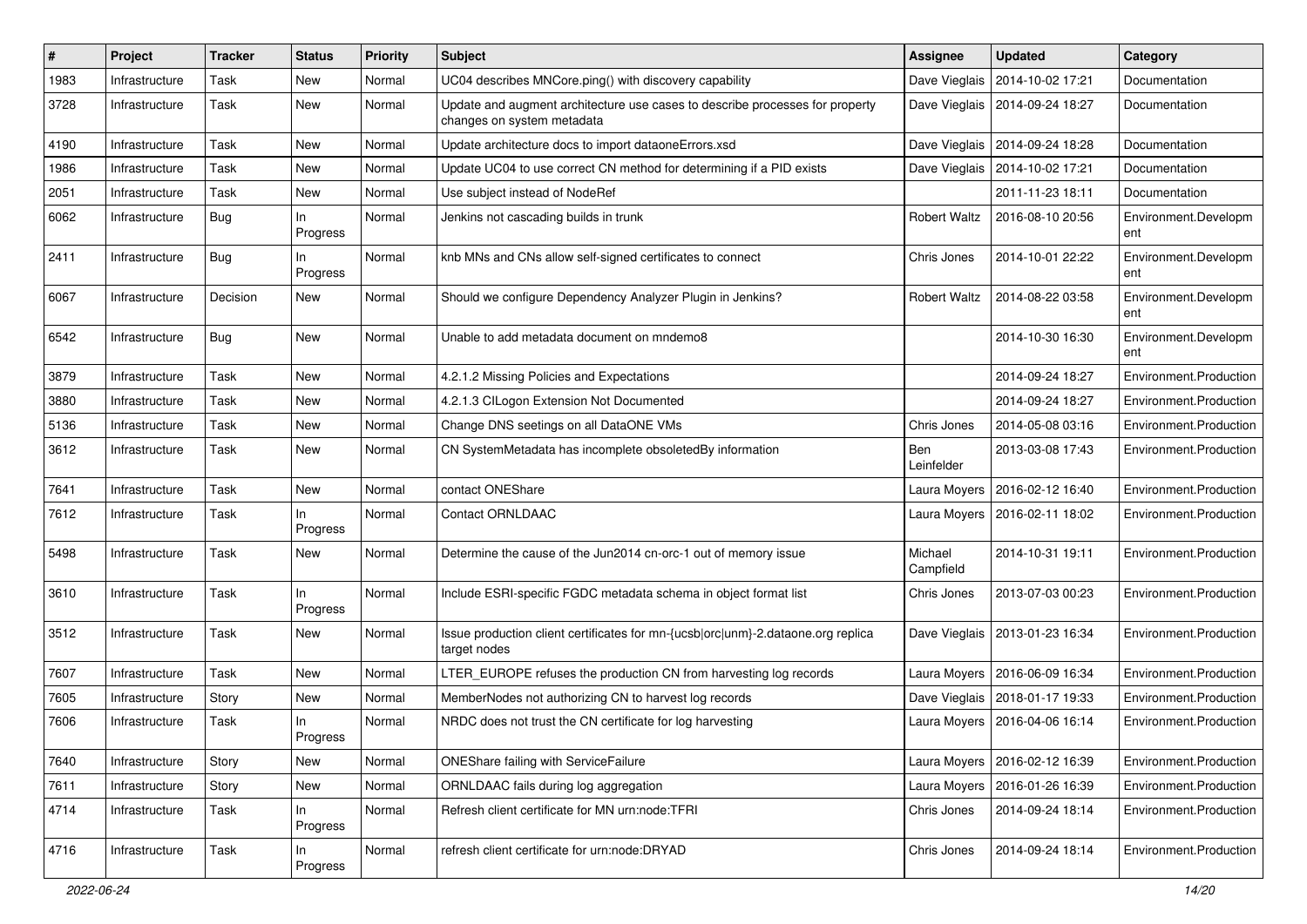| #    | Project        | <b>Tracker</b> | <b>Status</b>     | Priority | <b>Subject</b>                                                                                               | <b>Assignee</b>      | <b>Updated</b>                   | Category               |
|------|----------------|----------------|-------------------|----------|--------------------------------------------------------------------------------------------------------------|----------------------|----------------------------------|------------------------|
| 3864 | Infrastructure | Task           | In.<br>Progress   | Normal   | Release CCI 1.2.1 Features                                                                                   | Chris Jones          | 2013-09-12 20:04                 | Environment.Production |
| 4719 | Infrastructure | Task           | In<br>Progress    | Normal   | Replace CN client certificate                                                                                | Chris Jones          | 2014-09-24 18:14                 | Environment.Production |
| 7712 | Infrastructure | Story          | New               | Normal   | Sanparks fails during LogAggregation                                                                         | Laura Moyers         | 2016-04-06 16:43                 | Environment.Production |
| 3625 | Infrastructure | Task           | New               | Normal   | Update existing SANParks doctype="metadata" objects to new ESRI/FGDC<br>objectFormatId                       | Ben<br>Leinfelder    | 2013-02-27 23:44                 | Environment.Production |
| 4200 | Infrastructure | Task           | New               | Normal   | Update replication.properties with metacat database password after upgrade<br>before starting process daemon | Chris Jones          | 2013-12-11 20:34                 | Environment.Production |
| 6706 | Infrastructure | Task           | <b>New</b>        | Normal   | CN-SANDBOX initiated synchronization with mnTestLTER before node was<br>"approved"                           | <b>Robert Waltz</b>  | 2015-10-09 17:38                 | Environment.Sandbox    |
| 4246 | Infrastructure | Task           | $\ln$<br>Progress | Normal   | Determine why cn-stage-ucsb-1 LDAP syncrepl is failing                                                       | Michael<br>Campfield | 2014-10-31 17:42                 | Environment.Stage1     |
| 7666 | Infrastructure | Bug            | New               | Normal   | mnTestMPC repeating attempts to set replica status to FAILED                                                 | Laura Moyers         | 2016-02-25 21:44                 | Environment.Stage1     |
| 6761 | Infrastructure | Task           | New               | Normal   | unregister extraneous nodes in STAGE-2                                                                       |                      | 2015-01-14 00:49                 | Environment.Stage2     |
| 6883 | Infrastructure | Story          | <b>New</b>        | Normal   | support for ESRI Shapefile object format                                                                     |                      | 2018-01-17 19:40                 | Format ID              |
| 6877 | Infrastructure | Task           | New               | Normal   | Support for ISO 19115 metadata standard                                                                      |                      | 2015-03-10 18:08                 | Format ID              |
| 6876 | Infrastructure | Task           | <b>New</b>        | Normal   | Support for ISO 19139 metadata standard                                                                      |                      | 2015-03-10 17:27                 | Format ID              |
| 6543 | Infrastructure | Story          | New               | Normal   | Support RIF-CS metadata standard                                                                             | Dave Vieglais        | 2018-01-17 19:46                 | Format ID              |
| 5988 | Infrastructure | Task           | New               | Normal   | Determine cause of Idap "server not responding" errors between prod CNs                                      | Jing Tao             | 2014-07-22 23:18                 | Hardware               |
| 2031 | Infrastructure | Task           | New               | Normal   | Document the structure and interconnections of VM host hardware at UCSB                                      | Nick Outin           | 2014-09-24 18:29                 | Hardware               |
| 2030 | Infrastructure | Task           | New               | Normal   | Document the structure and interconnections of VM host hardware at UNM                                       | Dave Vieglais        | 2014-09-24 18:29                 | Hardware               |
| 6367 | Infrastructure | Task           | New               | Normal   | Update drive firmware on P2-1 UCSB SAN Array                                                                 | Nick Outin           | 2014-09-08 20:19                 | Hardware               |
| 2033 | Infrastructure | Task           | New               | Normal   | Document hardware / CN administrators and their contact info                                                 | Dave Vieglais        | 2014-09-24 18:29                 | Management             |
| 2028 | Infrastructure | Task           | <b>New</b>        | Normal   | Document VM specifications for CNs                                                                           |                      | Dave Vieglais   2014-09-24 18:29 | Management             |
| 2029 | Infrastructure | Task           | New               | Normal   | Document VM specifications for replication MNs                                                               |                      | Dave Vieglais   2014-09-24 18:29 | Management             |
| 4192 | Infrastructure | Task           | ln.<br>Progress   | Normal   | Notify MN implementations of the discrepancy in exception definition                                         |                      | Dave Vieglais   2014-09-24 18:28 | Management             |
| 3357 | Infrastructure | Task           | New               | Normal   | Address ISet iterator bug that only iterates over a subset of the ISet                                       | Ben<br>Leinfelder    | 2012-12-12 16:54                 | Metacat                |
| 8184 | Infrastructure | Feature        | New               | Normal   | a feature indicates to restart tomcat when hazelcast client died                                             | Jing Tao             | 2017-09-14 19:14                 | Metacat                |
| 3419 | Infrastructure | Task           | In<br>Progress    | Normal   | CNRead.describe() does not return Content-Length header                                                      | Chris Jones          | 2013-02-21 18:41                 | Metacat                |
| 1225 | Infrastructure | Task           | New               | Normal   | Configure Hudson Metacat build                                                                               |                      | 2011-01-13 14:41                 | Metacat                |
| 7876 | Infrastructure | Feature        | New               | Normal   | Create a new admin page for Metacat admins to register schemas                                               | Jing Tao             | 2016-12-21 09:11                 | Metacat                |
| 3488 | Infrastructure | Task           | New               | Normal   | Create custom merge policy to support managing data/information inconsistency                                | Chris Jones          | 2014-03-14 17:27                 | Metacat                |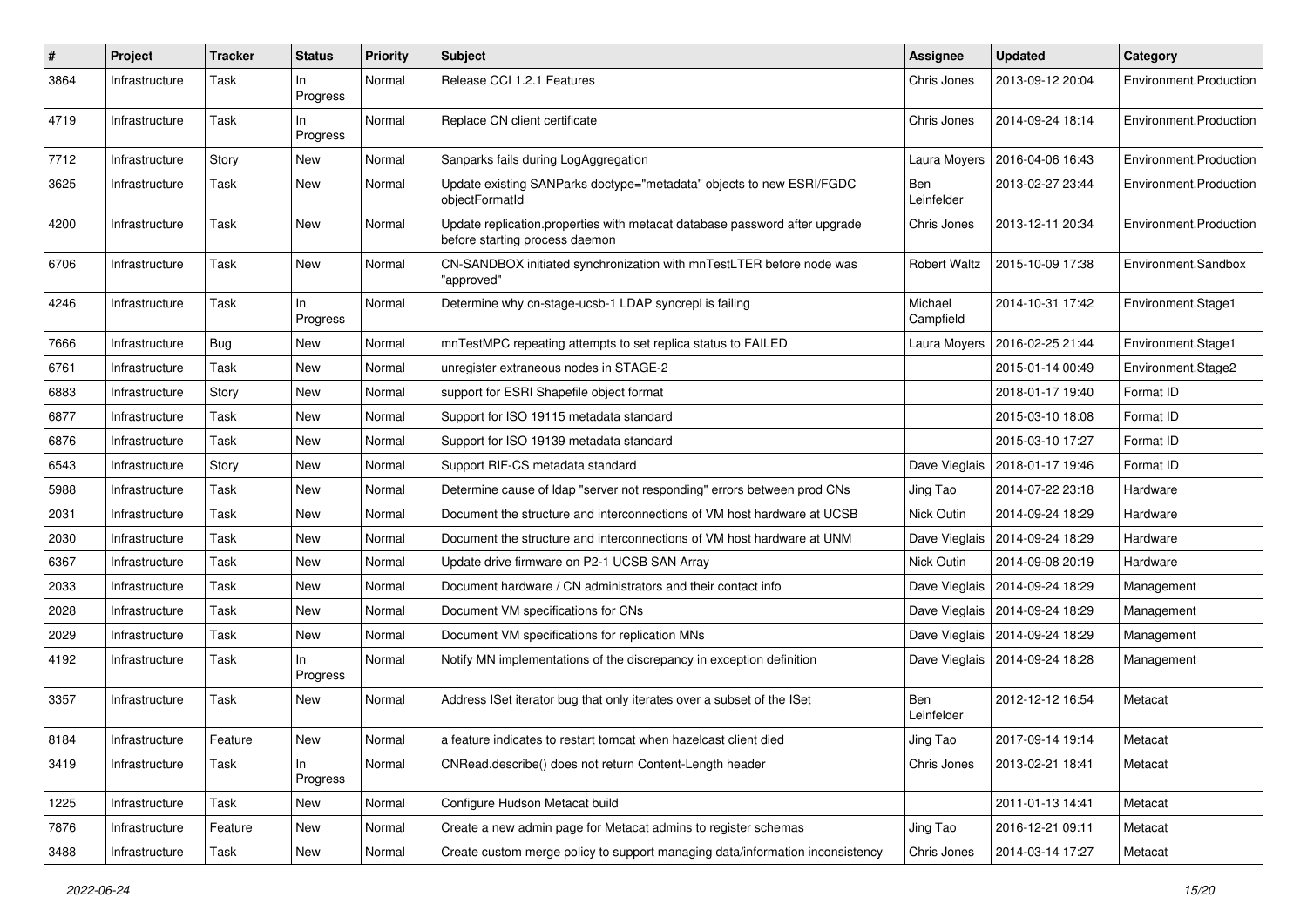| $\#$ | Project        | <b>Tracker</b> | <b>Status</b>   | <b>Priority</b> | <b>Subject</b>                                                                                            | Assignee           | <b>Updated</b>                   | Category     |
|------|----------------|----------------|-----------------|-----------------|-----------------------------------------------------------------------------------------------------------|--------------------|----------------------------------|--------------|
| 3616 | Infrastructure | Task           | New             | Normal          | Enable ServiceMethodRestriction support in Metacat                                                        | Chris Jones        | 2013-02-27 16:28                 | Metacat      |
| 7825 | Infrastructure | <b>Bug</b>     | <b>New</b>      | Normal          | Hazelcast service stops working after a while                                                             | Jing Tao           | 2016-06-07 18:53                 | Metacat      |
| 8734 | Infrastructure | Story          | New             | Normal          | Hazelcast shutdown tied to out of memory exception!                                                       | Rob Nahf           | 2018-10-18 16:55                 | Metacat      |
| 3465 | Infrastructure | Task           | <b>New</b>      | Normal          | Improve Metacat listObject slicing                                                                        | Ben<br>Leinfelder  | 2013-01-08 18:54                 | Metacat      |
| 3175 | Infrastructure | Task           | New             | Normal          | Include dataoneTypes.xsd in Metacat registered schemas                                                    | Chris Jones        | 2012-10-05 14:23                 | Metacat      |
| 4210 | Infrastructure | Task           | Testing         | Immediate       | Metacat does not set serialVersion correctly in CNodeService archive() or delete()                        | Chris Jones        | 2013-12-20 16:12                 | Metacat      |
| 8224 | Infrastructure | Task           | New             | Normal          | metacat not promoting node token privs for solr                                                           | Jing Tao           | 2017-12-04 19:33                 | Metacat      |
| 3246 | Infrastructure | <b>Bug</b>     | New             | Low             | Metacat returns 500 instead of 404 in some cases                                                          | Ben<br>Leinfelder  | 2014-10-02 18:03                 | Metacat      |
| 3626 | Infrastructure | Task           | New             | Normal          | Metacat should use correct object format for ESRI profile metadata                                        | Ben<br>Leinfelder  | 2013-02-27 23:56                 | Metacat      |
| 3467 | Infrastructure | Task           | New             | Normal          | MN.listObject should use auto-incremented key                                                             | Ben<br>Leinfelder  | 2013-01-08 18:31                 | Metacat      |
| 3700 | Infrastructure | Bug            | New             | Normal          | MNodeService.replicate will not request new object if existing on MN                                      | Chris Jones        | 2015-01-06 19:43                 | Metacat      |
| 8380 | Infrastructure | <b>Bug</b>     | New             | Normal          | MN.update method doesn't check if the authoritativeMN is null on the system<br>metadata of the new object | Jing Tao           | 2018-03-02 21:53                 | Metacat      |
| 8379 | Infrastructure | Bug            | <b>New</b>      | Normal          | remove or improve AuthLdap.getGroups logging statement                                                    | Jing Tao           | 2018-02-27 16:51                 | Metacat      |
| 7466 | Infrastructure | Task           | In<br>Progress  | Normal          | Some objects not accessible on the CN via REST API                                                        | Chris Jones        | 2015-11-05 16:11                 | Metacat      |
| 7919 | Infrastructure | Bug            | New             | High            | unloadable system metadata in CNs by Hazelcast                                                            |                    | 2016-11-01 19:30                 | Metacat      |
| 8104 | Infrastructure | Task           | New             | Normal          | Upgrade postgresql jdbc jar file on Metacat                                                               | Jing Tao           | 2017-06-02 20:58                 | Metacat      |
| 7498 | Search UI      | Task           | In.<br>Progress | Normal          | Search UI deployments need to be automated                                                                | Chris Jones        | 2015-11-21 00:36                 | MetacatUI    |
| 7754 | Search UI      | Story          | In.<br>Progress | Normal          | Support for XSL transform of various metadata formats                                                     | Bryce Mecum        | 2018-05-17 14:18                 | MetacatUI    |
| 4051 | Infrastructure | Feature        | <b>New</b>      | Normal          | MN Stack supporting Fedora Commons                                                                        |                    | 2014-10-02 21:39                 | mn.Fedora    |
| 3067 | Infrastructure | Task           | New             | Normal          | Old DAAC PIDs to archive                                                                                  |                    | Dave Vieglais   2013-01-02 14:14 | mn.Mercury   |
| 2594 | Infrastructure | Task           | <b>New</b>      | Normal          | Prepare a Mercury MN overview for the workshop                                                            | Giri<br>Palanisamy | 2012-04-09 22:59                 | mn.Mercury   |
| 3596 | Infrastructure | Task           | New             | Normal          | Fix Merritt Repository resource map typing of triple objects                                              | John Kunze         | 2013-02-19 02:27                 | mn.Merritt   |
| 4053 | Infrastructure | Task           | In.<br>Progress | Normal          | Architect OPeNDAP MN                                                                                      | Dave Vieglais      | 2013-10-06 20:11                 | mn.OPeNDAP   |
| 4052 | Infrastructure | Story          | ln.<br>Progress | Normal          | OPeNDAP MN Story                                                                                          |                    | 2013-10-06 20:07                 | mn.OPeNDAP   |
| 3577 | Infrastructure | Task           | New             | Normal          | Confusing message about "Ignored Tests present".                                                          | Rob Nahf           | 2013-02-14 22:36                 | MNWebChecker |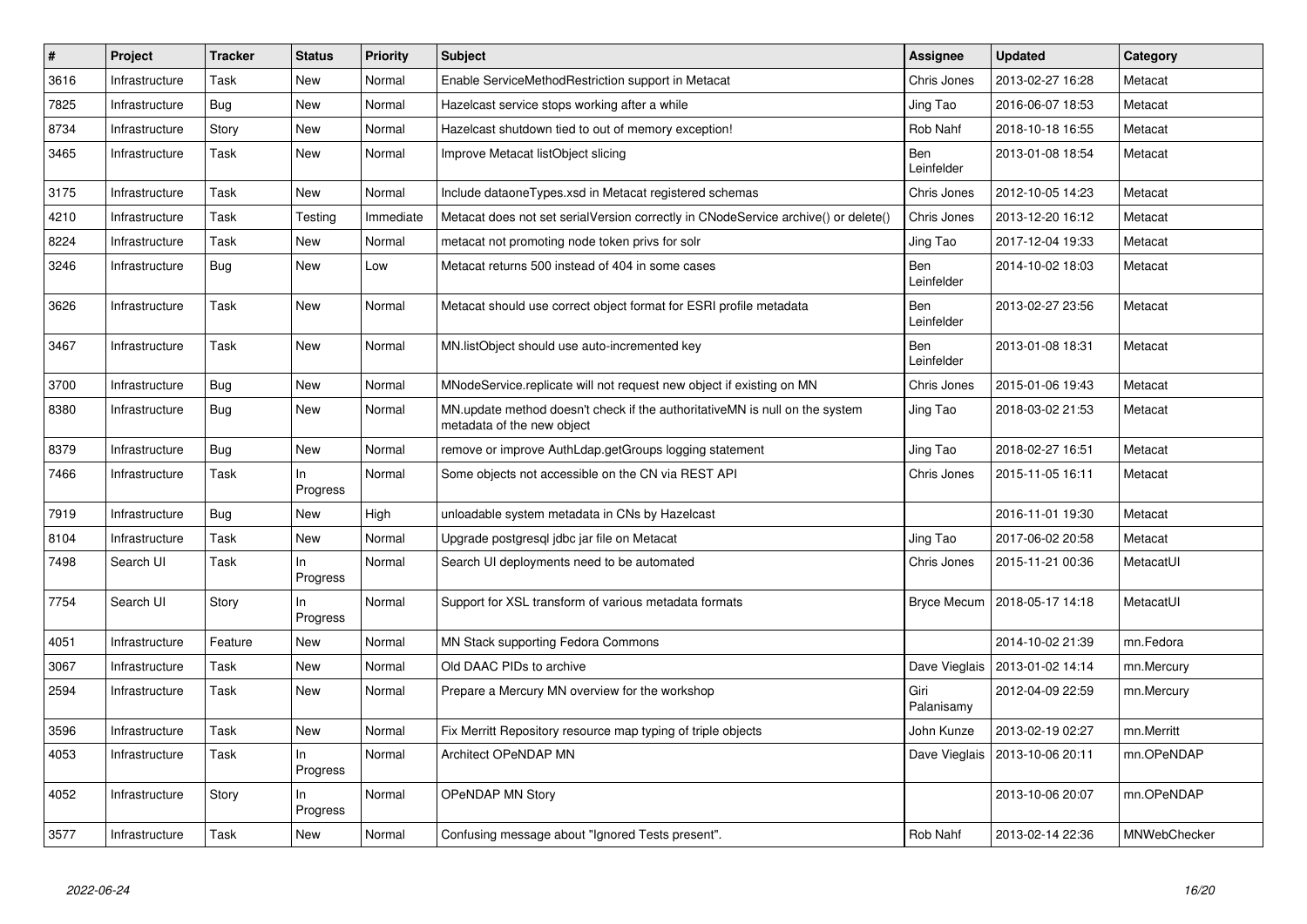| $\#$ | <b>Project</b> | <b>Tracker</b> | <b>Status</b>   | <b>Priority</b> | <b>Subject</b>                                                                                              | Assignee      | <b>Updated</b>                   | Category            |
|------|----------------|----------------|-----------------|-----------------|-------------------------------------------------------------------------------------------------------------|---------------|----------------------------------|---------------------|
| 3591 | Infrastructure | Story          | In.<br>Progress | Normal          | Content consistency checks for new member nodes                                                             | Rob Nahf      | 2018-01-17 20:23                 | MNWebChecker        |
| 6396 | Infrastructure | Task           | In<br>Progress  | Normal          | embed jetty server in d1 integration to run WebTests locally                                                | Rob Nahf      | 2014-10-01 20:34                 | MNWebChecker        |
| 6395 | Infrastructure | Story          | In<br>Progress  | Normal          | Menber Node testers are stuck when the MNWebTester hangs / crashes                                          | Rob Nahf      | 2018-01-17 19:51                 | <b>MNWebChecker</b> |
| 6478 | Infrastructure | Task           | <b>New</b>      | Normal          | move mncheck VM to a different VMhost                                                                       | Dave Vieglais | 2014-10-01 20:34                 | <b>MNWebChecker</b> |
| 3925 | Infrastructure | Task           | New             | Normal          | navigate through the ResourceMap confirm existence of identifiers on the MN                                 | Rob Nahf      | 2014-10-01 22:04                 | <b>MNWebChecker</b> |
| 3924 | Infrastructure | Task           | New             | Normal          | Pids in ObjectList should be the same as pids in the systemMetadata Map                                     | Rob Nahf      | 2014-10-01 22:04                 | MNWebChecker        |
| 6399 | Infrastructure | Task           | <b>New</b>      | Normal          | set up release practice for the MNWebTester .war                                                            | Rob Nahf      | 2014-10-01 20:34                 | <b>MNWebChecker</b> |
| 6397 | Infrastructure | Task           | New             | Normal          | test that it works from standalone .war                                                                     | Rob Nahf      | 2014-10-01 20:34                 | <b>MNWebChecker</b> |
| 6398 | Infrastructure | Task           | <b>New</b>      | Normal          | update MNWebTest operations docs                                                                            | Rob Nahf      | 2014-10-01 20:34                 | MNWebChecker        |
| 3076 | Infrastructure | Task           | <b>New</b>      | Normal          | Allow user to specify Morpho storage directory                                                              |               | 2013-03-02 05:29                 | Morpho              |
| 3082 | Infrastructure | Task           | New             | Normal          | Morpho should not rely on CN for any critical features                                                      |               | 2013-03-02 05:26                 | Morpho              |
| 6392 | Infrastructure | Decision       | <b>New</b>      | Normal          | CN getChecksum REST API design review                                                                       |               | Dave Vieglais   2014-09-18 17:09 | Requirement         |
| 393  | Requirements   | Requirement    | <b>New</b>      | High            | (Requirement) Access control rule evaluation must be highly scalable and<br>responsive.                     | Dave Vieglais | 2010-09-06 20:27                 | Requirement         |
| 764  | Requirements   | Requirement    | <b>New</b>      | High            | (Requirement) Authentication and access control should be consistently available                            |               | Dave Vieglais   2010-09-06 20:32 | Requirement         |
| 763  | Requirements   | Requirement    | <b>New</b>      | High            | (Requirement) Authentication and authorization services are geographically<br>replicated                    | Dave Vieglais | 2010-09-06 20:52                 | Requirement         |
| 772  | Requirements   | Requirement    | <b>New</b>      | High            | (Requirement) Authentication services should be compatible with existing<br>infrastructure and applications |               | Dave Vieglais   2010-08-11 07:54 | Requirement         |
| 777  | Requirements   | Requirement    | <b>New</b>      | High            | (Requirement) Authorization rules should support common permission levels                                   |               | Dave Vieglais   2010-09-06 20:49 | Requirement         |
| 769  | Requirements   | Requirement    | New             | High            | (Requirement) Authorization should support critical roles, such as curators and<br>system administrators    |               | Dave Vieglais   2010-09-06 03:02 | Requirement         |
| 770  | Requirements   | Requirement    | New             | High            | (Requirement) Authorization system should be able to express the pseudo-principal<br>concepts like 'public' |               | Dave Vieglais   2010-08-11 00:41 | Requirement         |
| 820  | Requirements   | Requirement    | New             | High            | (Requirement) Common API for authentication and authorization operations                                    | Dave Vieglais | 2010-09-06 21:23                 | Requirement         |
| 390  | Requirements   | Requirement    | New             | High            | (Requirement) Consistent mechanism for identifying users                                                    |               | Dave Vieglais   2010-09-06 20:50 | Requirement         |
| 391  | Requirements   | Requirement    | <b>New</b>      | High            | (Requirement) Enable different classes of users commensurate with their roles.                              |               | Dave Vieglais   2010-09-06 20:51 | Requirement         |
| 392  | Requirements   | Requirement    | New             | High            | (Requirement) Identity and access control should be interoperable across datanets                           | Dave Vieglais | 2010-09-06 20:31                 | Requirement         |
| 768  | Requirements   | Requirement    | New             | High            | (Requirement) Need default authz policies that resolve problems associated with<br>inaccessible principals  | Dave Vieglais | 2010-08-11 00:34                 | Requirement         |
| 795  | Requirements   | Requirement    | New             | High            | (Requirement) System must support revocation of user permissions                                            | Dave Vieglais | 2010-08-29 20:45                 | Requirement         |
| 765  | Requirements   | Requirement    | <b>New</b>      | High            | (Requirement) Tools can access an API for authn and authz                                                   |               | Dave Vieglais   2010-09-06 20:30 | Requirement         |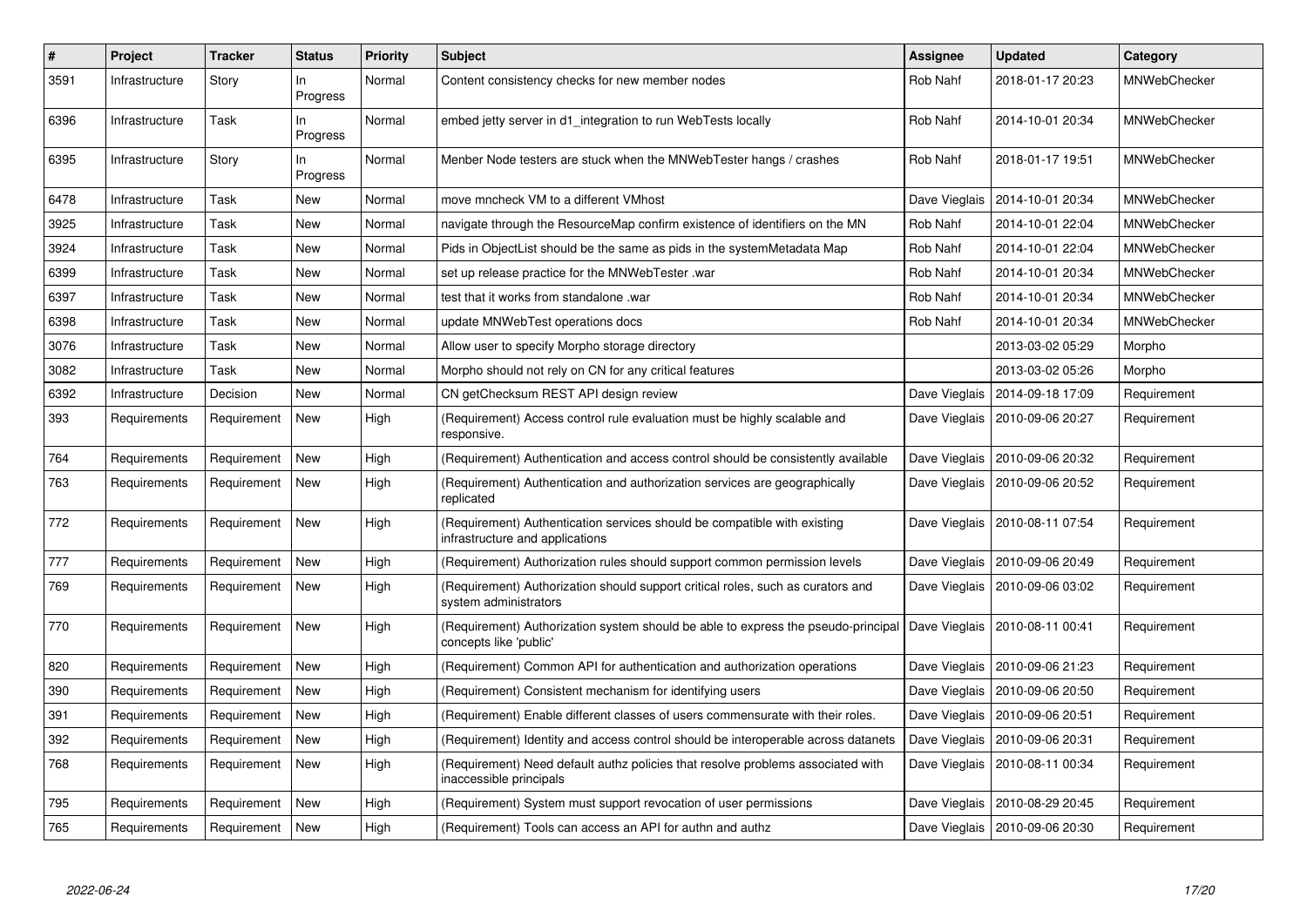| #    | Project        | <b>Tracker</b> | <b>Status</b>  | <b>Priority</b> | <b>Subject</b>                                                                                                                                          | <b>Assignee</b>     | <b>Updated</b>                   | Category                  |
|------|----------------|----------------|----------------|-----------------|---------------------------------------------------------------------------------------------------------------------------------------------------------|---------------------|----------------------------------|---------------------------|
| 762  | Requirements   | Requirement    | New            | High            | (Requirement) User identities can be derived from existing institutional directory<br>services                                                          | Dave Vieglais       | 2010-09-06 03:01                 | Requirement               |
| 771  | Requirements   | Requirement    | New            | High            | (Requirement) User identities should have simple string serializations that express<br>both the user identity and namespace from which it is drawn      | Dave Vieglais       | 2010-09-06 03:12                 | Requirement               |
| 761  | Requirements   | Requirement    | New            | High            | (Requirement) Users can specify authorization rules for data objects, science<br>metadata objects, and process artifacts separately                     | Dave Vieglais       | 2010-09-06 03:06                 | Requirement               |
| 767  | Requirements   | Requirement    | New            | High            | (Requirement) Users need to be able to express embargo rules for data                                                                                   | Dave Vieglais       | 2010-08-11 00:16                 | Requirement               |
| 766  | Requirements   | Requirement    | New            | High            | (Requirement) Users should be able to easily assign proxy privileges to other users<br>and to systems acting on their behalf for limited time durations | Dave Vieglais       | 2010-08-11 00:11                 | Requirement               |
| 2344 | Infrastructure | Task           | New            | Normal          | Add category for Ben's style sheets in Redmine                                                                                                          | Dave Vieglais       | 2012-02-15 17:45                 | <b>Support Operations</b> |
| 6791 | Infrastructure | Bug            | New            | Normal          | Building d1_log_aggregation doesn't trigger downstream builds                                                                                           |                     | 2015-01-31 00:32                 | <b>Support Operations</b> |
| 7184 | Infrastructure | Task           | New            | Normal          | Create an Ansible script that can replace a server certificate                                                                                          | Nick Outin          | 2015-06-15 15:10                 | <b>Support Operations</b> |
| 2944 | Infrastructure | Story          | New            | Normal          | Design and implement a MN kill switch mechanism                                                                                                         | Dave Vieglais       | 2018-01-17 20:30                 | <b>Support Operations</b> |
| 2018 | Infrastructure | Task           | New            | Normal          | document DataONE CA operations procedures                                                                                                               | Matthew<br>Jones    | 2012-04-23 17:53                 | <b>Support Operations</b> |
| 3811 | Infrastructure | Task           | New            | Normal          | Document the "non-standard" certificates being used for accessing content in<br>DataONE and it's member nodes                                           | Rob Nahf            | 2014-09-24 18:27                 | <b>Support Operations</b> |
| 3308 | Infrastructure | Task           | New            | Normal          | Document the process for removing content contributed from a specific member<br>node and/or the entire member node                                      |                     | Dave Vieglais   2014-03-14 18:29 | <b>Support Operations</b> |
| 8367 | Infrastructure | Story          | New            | Normal          | Duplicate jenkins jobs from UNM to UCSB                                                                                                                 |                     | Dave Vieglais   2019-01-22 19:25 | <b>Support Operations</b> |
| 3333 | Infrastructure | Task           | New            | Low             | Generalize mk_* scripts for host name                                                                                                                   |                     | Dave Vieglais   2012-10-11 18:50 | <b>Support Operations</b> |
| 3810 | Infrastructure | Task           | New            | Normal          | Identify and setup location for user oriented operational docs                                                                                          |                     | Dave Vieglais   2014-09-24 18:27 | <b>Support Operations</b> |
| 3492 | Infrastructure | Bug            | In<br>Progress | Urgent          | Invalid PIDs in production (whitespace)                                                                                                                 | Jing Tao            | 2017-04-27 15:31                 | <b>Support Operations</b> |
| 3509 | Infrastructure | Task           | New            | Normal          | Issue certificates from D1TestIntCA for dev environment nodes, and revoke<br>certificates signed by D1TestCA                                            | Chris Jones         | 2014-09-24 18:25                 | <b>Support Operations</b> |
| 3510 | Infrastructure | Task           | New            | Normal          | Issue certificates from D1TestIntCA for sandbox environment nodes, and revoke<br>certificates signed by D1TestCA                                        | Chris Jones         | 2014-09-24 18:25                 | <b>Support Operations</b> |
| 3511 | Infrastructure | Task           | New            | Normal          | Issue certificates from D1TestIntCA for stage environment nodes, and revoke<br>certificates signed by D1TestCA                                          | Chris Jones         | 2014-09-24 18:25                 | <b>Support Operations</b> |
| 8366 | Infrastructure | Story          | New            | Normal          | Migrate jenkins continuous integration from UNM to UCSB                                                                                                 | Dave Vieglais       | 2019-01-22 19:26                 | <b>Support Operations</b> |
| 1671 | Infrastructure | Task           | New            | Normal          | Need folder for DUG, accessible by DUG members                                                                                                          | Matthew<br>Jones    | 2011-07-12 12:09                 | <b>Support Operations</b> |
| 6394 | Infrastructure | Task           | New            | Normal          | Resolve SSL certificate connection errors for UNM Epscor Tier 4 MN in<br>development                                                                    | Chris Jones         | 2014-09-18 18:39                 | <b>Support Operations</b> |
| 3905 | Infrastructure | Task           | In<br>Progress | Normal          | Sort out shell logins for splunk system                                                                                                                 | <b>Bruce Wilson</b> | 2013-08-23 13:27                 | <b>Support Operations</b> |
| 8368 | Infrastructure | Story          | New            | Normal          | Update backup strategy for jenkins job configurations to subversion                                                                                     | Dave Vieglais       | 2019-01-22 19:25                 | <b>Support Operations</b> |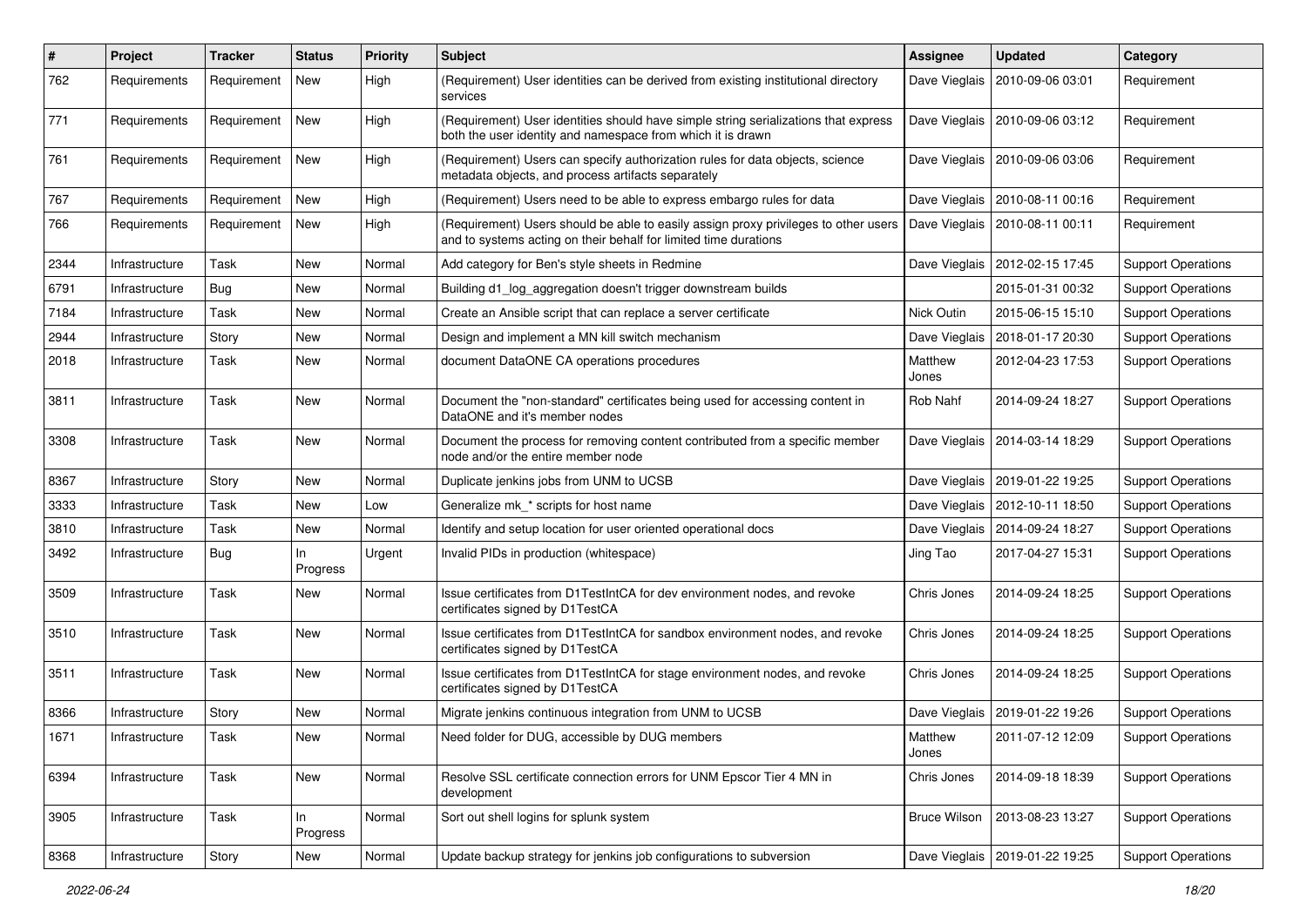| $\pmb{\#}$ | Project        | <b>Tracker</b> | <b>Status</b>   | Priority | <b>Subject</b>                                                                                                                         | Assignee                 | <b>Updated</b>                   | Category                  |
|------------|----------------|----------------|-----------------|----------|----------------------------------------------------------------------------------------------------------------------------------------|--------------------------|----------------------------------|---------------------------|
| 7183       | Infrastructure | Story          | New             | Normal   | Update wild card server certificate on all test.dataone.org systems                                                                    | Dave Vieglais            | 2015-06-15 15:10                 | <b>Support Operations</b> |
| 2685       | Infrastructure | Task           | New             | Normal   | Where's the WIFFM on the DataONE web site for the researcher user?                                                                     |                          | 2012-05-01 15:31                 | <b>Support Operations</b> |
| 8809       | CN REST        | Task           | New             | Normal   | Adjust portal properties for certificate configuration                                                                                 |                          | 2019-05-21 12:57                 |                           |
| 7750       | CN REST        | Task           | New             | Normal   | apply business rules on the CN that Subject strings will be stripped of leading and<br>trailing whitespace                             |                          | 2016-04-26 17:30                 |                           |
| 8010       | CN REST        | Bug            | New             | Normal   | CN.archive fails with 401 Unauthorized when using either MN or CN client<br>certificate for PID with authoritative MN as urn:node:LTER | Jing Tao                 | 2017-03-21 17:10                 |                           |
| 7301       | CN REST        | Bug            | New             | Normal   | CN-stage allows connections to a MN that is operating a self-signed SSL server<br>certificate                                          |                          | 2015-08-19 03:46                 |                           |
| 7571       | CN REST        | Task           | New             | Normal   | Description for error code 401, detail code 4957 is misleading in some cases                                                           |                          | 2016-01-05 16:25                 |                           |
| 2168       | CN REST        | Task           | New             | Normal   | Design UI for identity validation                                                                                                      | <b>Ben</b><br>Leinfelder | 2015-01-19 22:59                 |                           |
| 1479       | CN REST        | Task           | ln.<br>Progress | Normal   | Design web UI for validating newly created identities                                                                                  | Ben<br>Leinfelder        | 2015-01-19 22:59                 |                           |
| 8749       | CN REST        | Story          | New             | Normal   | Fix log aggregation events from the CN without associated CN IPs                                                                       | Dave Vieglais            | 2019-05-01 22:25                 |                           |
| 2487       | CN REST        | Task           | New             | Normal   | How does a CN handle the failure of MN replica to receive<br>MNStorage.sytemMetadataChanged()                                          | <b>Robert Waltz</b>      | 2016-08-10 20:51                 |                           |
| 2415       | CN REST        | Task           | New             | Normal   | Implement exceptions for log endpoint                                                                                                  | Robert Waltz             | 2015-01-19 22:49                 |                           |
| 2414       | CN REST        | Task           | New             | Normal   | Implement exceptions for search/solr endoint                                                                                           | Skye<br>Roseboom         | 2015-01-19 22:49                 |                           |
| 7849       | CN REST        | Task           | New             | Normal   | Improve exception messages when cascading SSL derived exceptions                                                                       | Rob Nahf                 | 2016-07-19 17:23                 |                           |
| 5739       | CN REST        | Bug            | New             | Normal   | LDAP upgrades fail with purge of dataone-cn-os-core                                                                                    | <b>Robert Waltz</b>      | 2015-01-19 23:05                 |                           |
| 1412       | <b>CN REST</b> | Task           | <b>New</b>      | Normal   | MN health check performed by CN                                                                                                        | Robert Waltz             | 2015-01-19 23:06                 |                           |
| 7440       | CN REST        | <b>Bug</b>     | New             | Normal   | Non-discernable error during synchronization affecting (mostly)<br>urn:node:mnTestAEKOS - "Client is shutdown."                        |                          | 2015-10-20 14:46                 |                           |
| 7096       | CN REST        | Task           | New             | Normal   | Unexpectedly closed streams / disconnects on UNM network                                                                               | Dave Vieglais            | 2015-05-12 17:49                 |                           |
| 8810       | CN REST        | Task           | New             | Normal   | Verify configuration of portal certificates                                                                                            |                          | 2019-05-21 13:00                 |                           |
| 8529       | DataONE API    | Task           | New             | Normal   | Add field to Solr index that includes the obsolescence chain                                                                           |                          | 2018-04-10 05:21                 |                           |
| 8528       | DataONE API    | Task           | New             | Normal   | Add MNRead.getVersions, CNRead.getVersions                                                                                             |                          | 2018-04-03 19:26                 |                           |
| 7684       | DataONE API    | Bug            | New             | Low      | Call to MNStorage.update() via REST API returns java.lang.StackOverflowError                                                           |                          | 2016-03-21 23:07                 |                           |
| 3658       | DataONE API    | Bug            | New             | Normal   | Deleting objects breaks obsoletes chain traversal                                                                                      | Chris Jones              | 2015-01-19 22:29                 |                           |
| 1644       | DataONE API    | Story          | New             | Normal   | Develop an object format creation policy                                                                                               |                          | 2018-01-17 20:46                 |                           |
| 1442       | DataONE API    | Task           | New             | Normal   | Identify monitoring and logging use cases and requirements                                                                             | Dave Vieglais            | 2015-01-19 23:06                 |                           |
| 1443       | DataONE API    | Task           | New             | Normal   | Identify operational requirements for monitoring and logging                                                                           |                          | Dave Vieglais   2015-01-19 23:06 |                           |